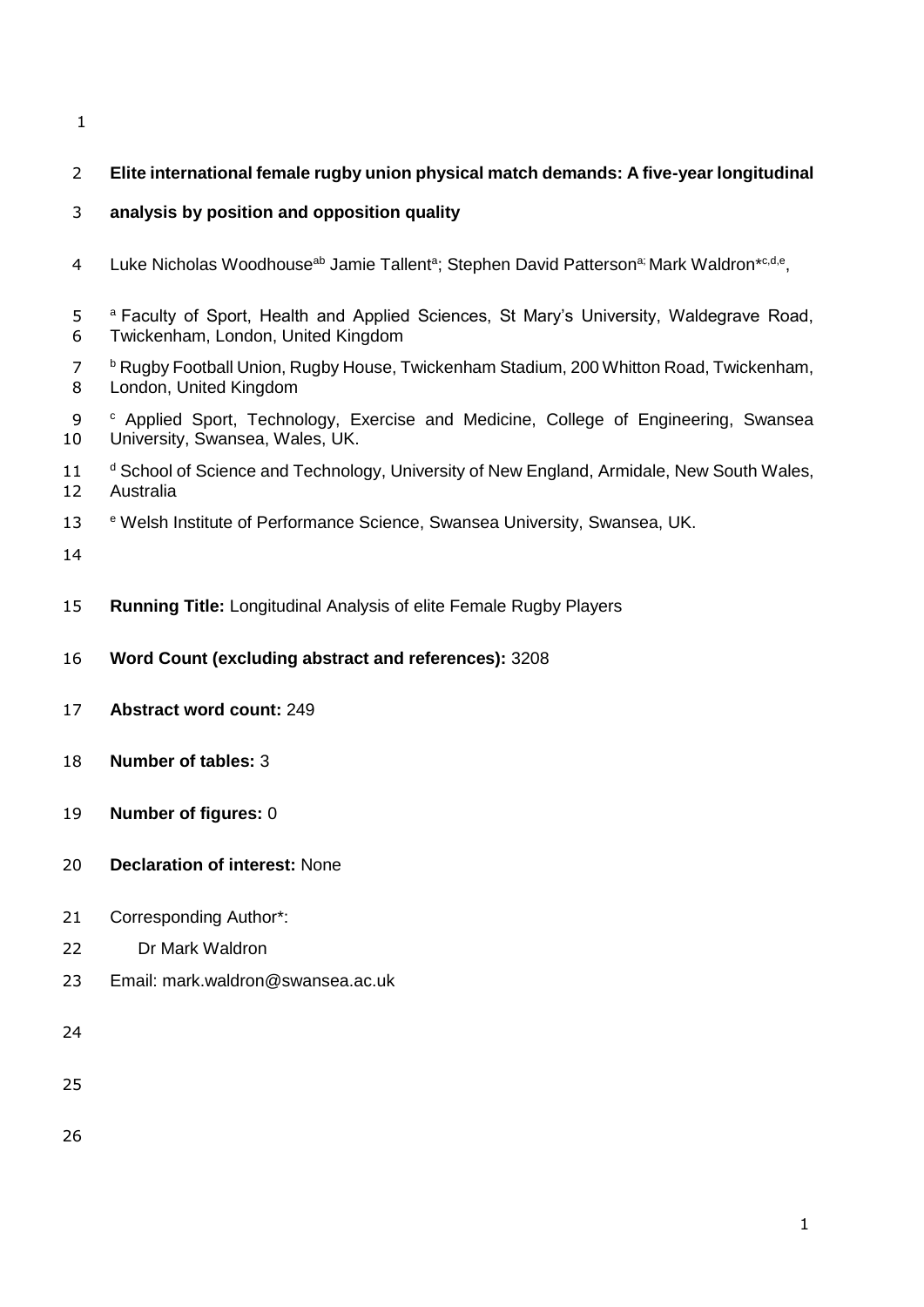#### **Abstract**

 **Objectives** This study aimed to evaluate changes in rugby union physical match characteristics across five seasons of International female competition, according to position and opposition quality. **Design & Methods** Global positional systems and performance analysis data from 78 female rugby union players (minimum of five international appearances) were analysed between 2015 and 2019. Mixed-linear-modelling was used to investigate the effects of season, opposition and position during 969 individual match performances from 53 International matches. **Results** Running demands increased between 2015 and 2017 (World Cup year) and plateaued thereafter, except for sprints among the outside backs, which 36 declined between 2017 and 2019, and accelerations and decelerations >3 m⋅s<sup>2</sup> which increased between 2017 and 2019. Collisions were higher in forwards than backs, and highest against stronger opposition. Running demands were greater against weaker opposition, but the 'most intense periods' of running were greater against stronger opposition in 2017. **Conclusions** Match demands increased between 2015 and the 2017 World Cup year, which was underpinned by increased sprinting and greater running during maximum intensity periods against top 5 opposition. The increase in accelerations and decelerations in the latter years, alongside the maintenance of average running demands and collision counts, is consistent with the reported continuous playing style of female rugby, thus placing specific demands on players and requiring tailored training methods. Some positions (Forwards and Scrum-halves) appear to be important for this adopted style, demonstrating concomitantly high relative collision and running intensities.

**Key Words:** Women, Global positioning systems, collision, Team Sport movement

**Introduction**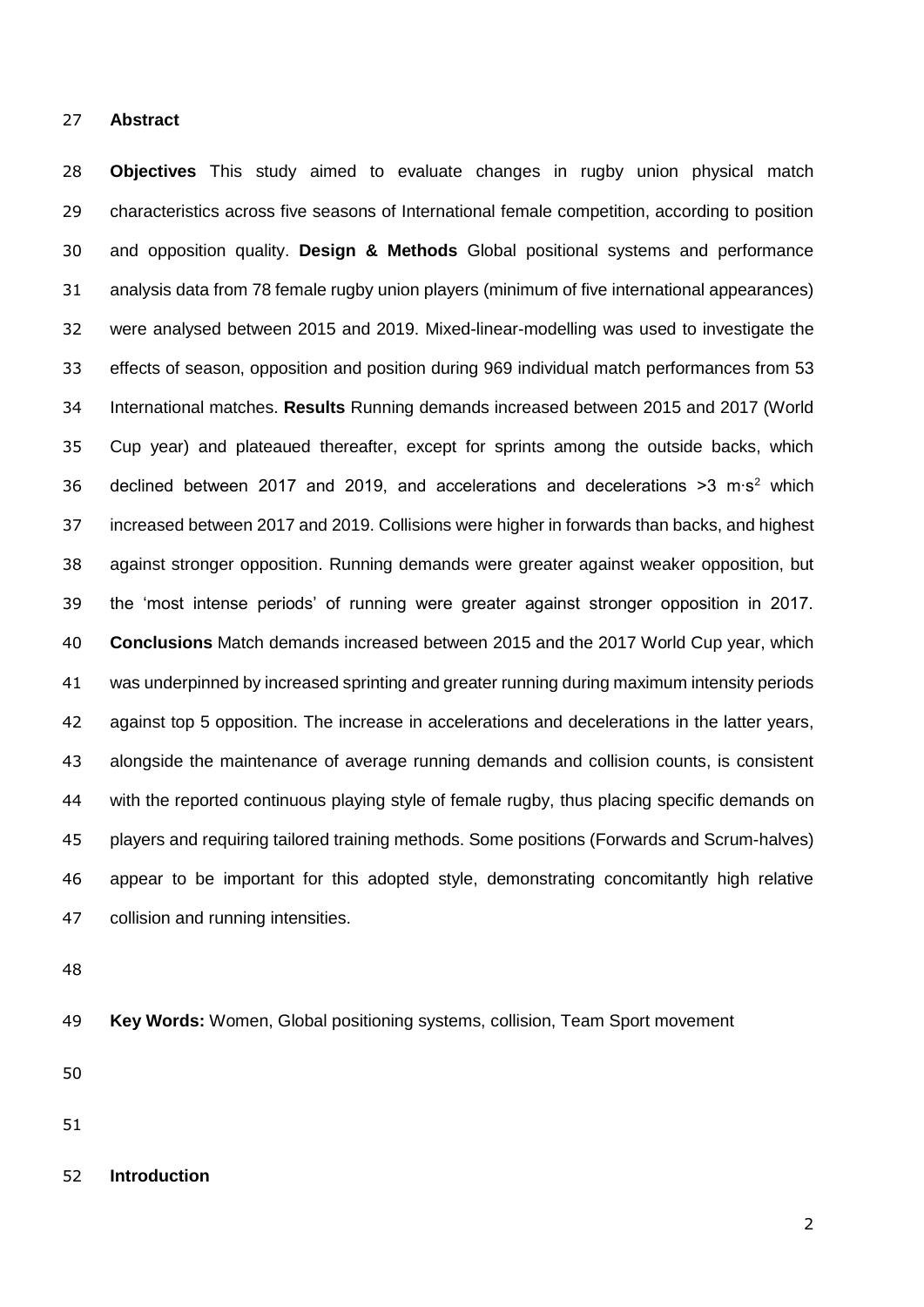Rugby union is a demanding, intermittent team sport, where frequent bouts of static and dynamic collision-based exertions and high-intensity running are interspersed with periods of 55 lower-intensity activities.  $8, 15$  While the physical match characteristics of elite male rugby union players has been thoroughly described and incorporated into training practices, much less in known about international female players. Indeed, the only published studies, to date, report 58 on low ranking teams (World ranking of 8 or below according to World Rugby official rankings<sup>31</sup>) 59 and used small sample sizes.<sup>28, 29</sup> This is unfortunate, since within-player variation observed 60 across multiple matches in male rugby union<sup>21</sup> suggests that longitudinal observations and higher sample sizes might be necessary to ensure peak physical match characteristics are reported with greater certainty. Longitudinal variation could be partly explained by quality of 63 the opposition<sup>17, 23</sup> or changes occurring across longer developmental periods, such as the recent transition from amateur to professional rugby among female players. Longitudinal increases in physical match characteristics, such as average speed, high-speed running and 66 collision frequency have also been reported in male rugby league.<sup>12</sup> Thus, the current literature provides limited insight into the imposed demands on International female players during matches and lacks understanding of contextual factors, which has been raised as a current 69 concern in female sport.<sup>6, 11</sup> Based on the above reasoning, the primary aim of the current study was, therefore, to conduct the first extensive, longitudinal analysis of physical match characteristics among elite international female rugby union players. The differences in physical match characteristics were evaluated between: i) positional group ii) matches against teams of high and low ranks (opposition quality), and iii) five consecutive seasons of competitive match performance (2015-2019).

- 
- 
- 
- **Method**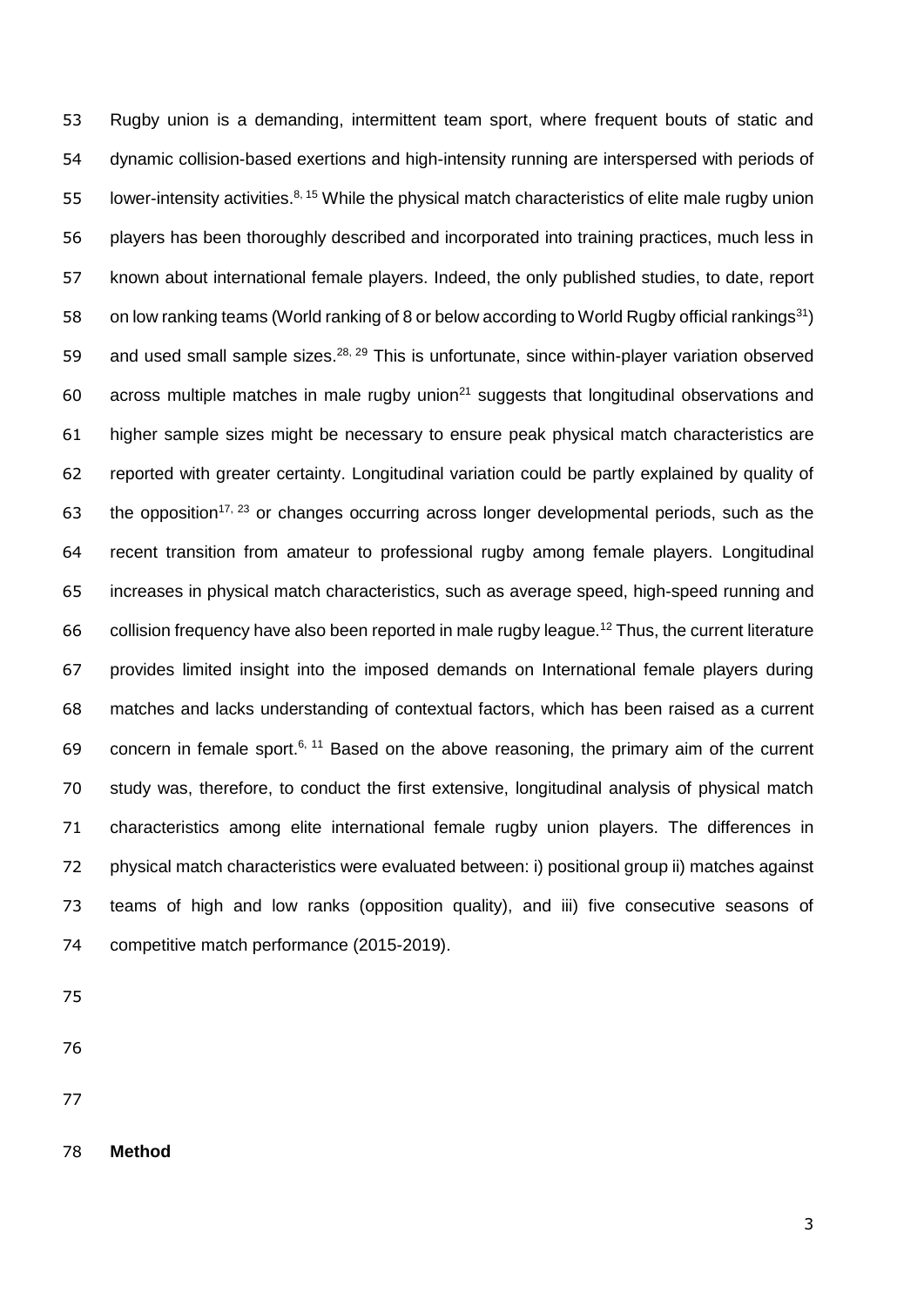Following institutional ethical approval, a five-year longitudinal analysis of physical match characteristics was conducted between 2015 and 2019, with a total sample of seventy-eight 81 international female rugby union players (age  $25 \pm 4$  years, stature  $170.6 \pm 6.0$  cm, body mass  $76.6 \pm 9.8$  kg) from a single team, ranking in the top 2 nations across the study period (World cup finalists in 2014 and 2017). Each player had a minimum of five international caps (players observed; 2015, *n* = 40; 2016, *n* = 38; 2017, *n* = 47; 2018, *n* = 39; 2019, *n* = 39). A total of 967 85 match files were analysed from 53 matches (19.7  $\pm$  3.0 observations per match, 12.3  $\pm$  9.4 observations per player) over the five seasons. Individual positions were split into six positional groups, comprising: front-row forwards, consisting of props and hookers (FR) (*n* = 16), locks (L) (*n* = 10), back-row forwards consisting of flankers and number eights (BR) (*n* = 15), scrum- halves (SH) (*n* = 6), inside backs consisting of fly-halves, inside and outside centres (IB) (*n* = 17) and outside backs consisting of wingers and full-backs (OB) (*n* = 14). To analyse opposition strength, the 9 opposing teams encountered during the study period were categorised as top or bottom 5, based on current World-ranking at the time of competition (28 and 26 matches against top and bottom 5, respectively).

 All matches took place between 12:30 pm and 10:00 pm, across three continents (Europe, America and Australasia), with differences in environmental conditions. To quantify running demands during matches, each player was fitted with a Global Positioning System (GPS) device, integrated with micro-mechanical electrical systems (MEMS). Between 2015 and August 2017, a Viper device was used (STATSports Viper; STATSports, Newry, Northern Ireland). This was changed to the Apex unit in August 2017 until 2019 (STATSports Apex; STATSports, *Newry*, Northern Ireland). Measurement error of these devices is typically < 5% coefficient of variation (CV), with close (< 2% CV) comparisons to sport-specific criterion 103 measurements.<sup>2</sup> The GPS files were gathered from 53 matches and all values were included 104 in the analysis, regardless of time on the pitch  $(68.5 \pm 28.7 \text{ min})$ . The files were downloaded using the manufacturer's software, and truncated *post-hoc* to remove half-time periods. Raw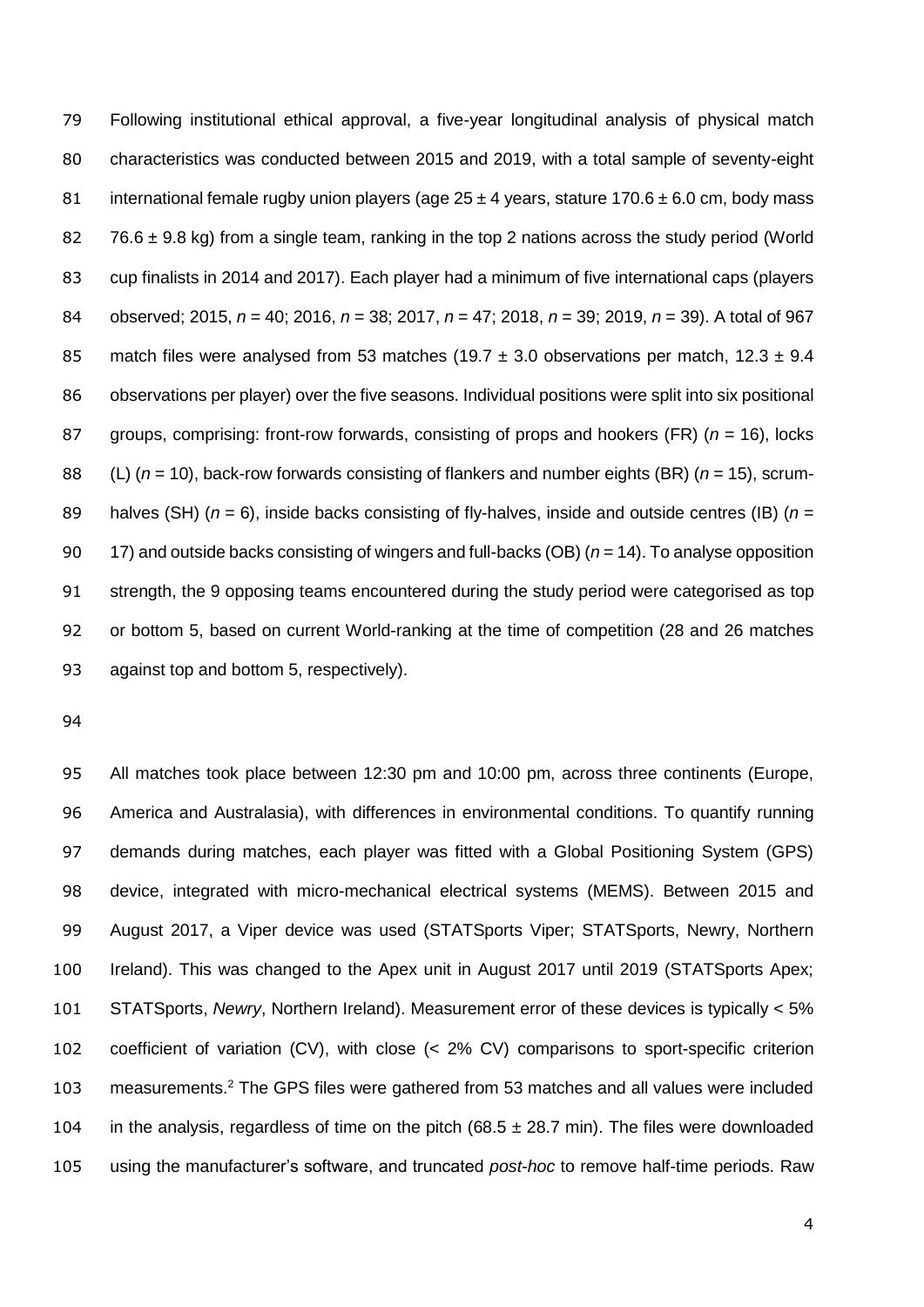speed traces were visually inspected for outliers and removed from the analysis if damaged or incomplete.

 All kinematic variables selected for analysis were expressed in absolute and relative to playing time and thresholds were set according to the mean aerobic running and maximum speeds of 111 the cohort, which aligned with previous female reports<sup>29</sup>. These included: total distance  $(m)$ , and distance at low-speed (< 3 m/s), moderate-speed (3-5.5 m/s) and high-speed (> 5.5 m/s), as well as high-speed zone entries. The number of entries into the following acceleration and 114 deceleration zones were also recorded: moderate zones (2-3 m/s<sup>2</sup>), high (3-4 m/s<sup>2</sup>) and very-115 high  $($  > 4m/s<sup>2</sup> $)$ .<sup>7</sup> Absolute and relative collision values were derived from the GPS-micro-116 technology devices.<sup>21</sup> To provide an additional metric for collision event, the sum of tackles, carries and scrums were also coded by an expert performance analyst (PA), who was professionally certified and had over five years of experience in elite-level rugby union. All collisions events were recorded as absolute and relative to match playing time (Total collisions (PA) and Collisions/min (PA) respectively). Maximum-intensity periods (MIP) for collision frequency and average speed, were calculated for each player, for a fixed period of 2.75 min in each match. This segment duration was chosen as it represented the average of maximum ball in play periods in international female rugby and aligned with previous reports for 'worst 124 case scenarios' in elite-level male rugby.<sup>24</sup>

 Linear mixed-modelling was conducted (SPSS v.22.NY.IBM Corporation) using separate models for each match dependant variable, to evaluate the effects of the following fixed factors: season (2015-2019), position and opposition quality (top 5 and below), which were simultaneously entered into each model. The random effects were individual players for all analyses. Where fixed factors were significant (p < 0.05), *post-hoc* Bonferroni comparisons 131 were conducted to determine differences between levels. Significance was accepted as p <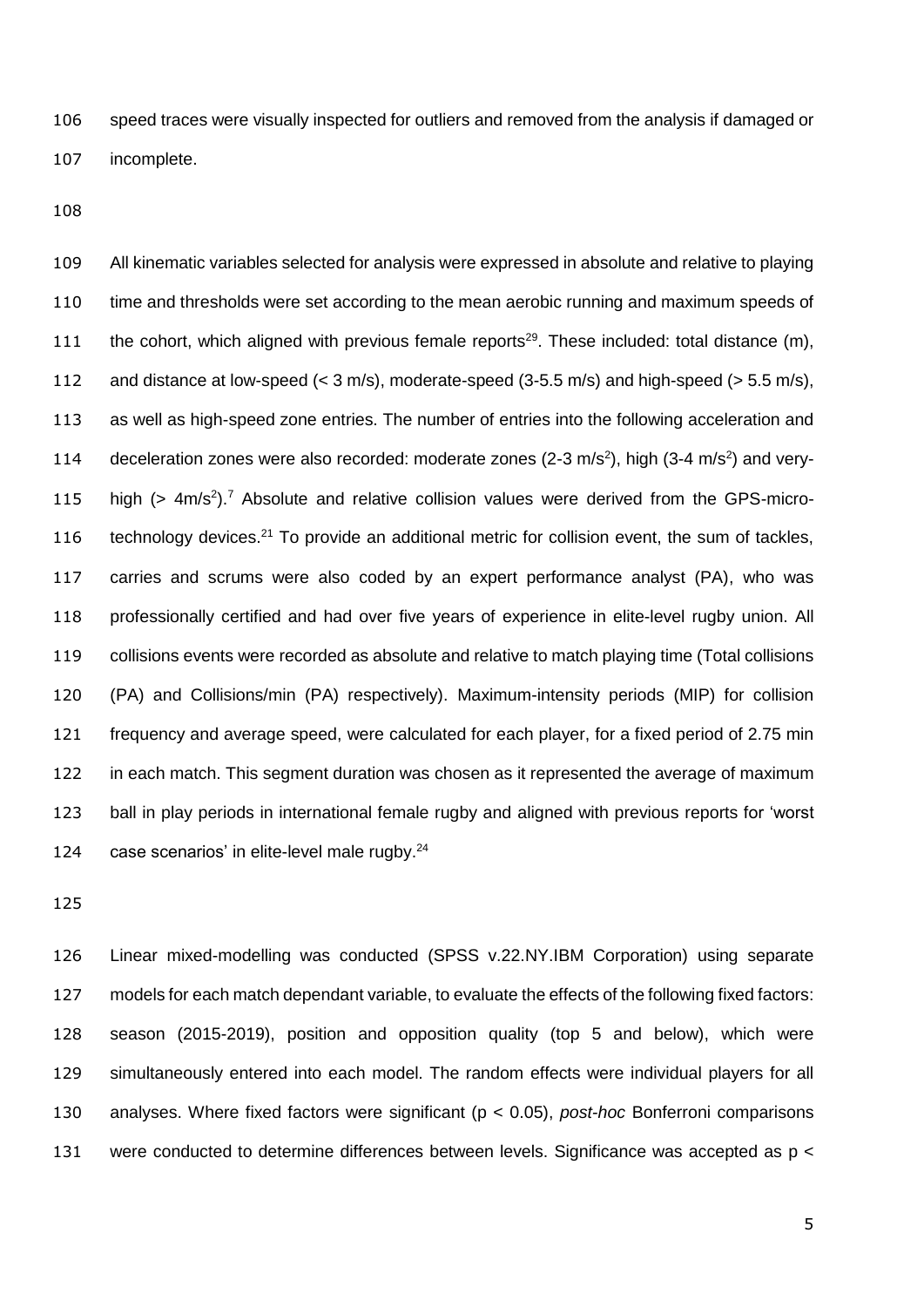0.05. Finally, the pooled match-to-match variability of each physical match characteristic was calculated, eliciting CV% values between 9 and 34%.

### **Results**

 Linear mixed modelling revealed effects of positional group across all variables, with the 137 exception of accelerations and decelerations (3-4 m/s<sup>2</sup>). Effects of season were shown for average speed (p < 0.001), total distance (p < 0.001), average distance <3 m/s (p < 0.001), total distance <3 m/s (p < 0.001), average distance 3-5.5 m/s (p < 0.001), total distance 3-5.5 m/s (p < 0.001), average distance >5.5 m/s (p < 0.001), total distance >5.5 m/s (p < 0.001), sprints/min (p < 0.001), total sprints (p < 0.001), MIP m/min (p < 0.001), accelerations/min >4  $m/s^2$  (p < 0.001), decelerations/min >4 m/s<sup>2</sup> (p < 0.001), accelerations/min 2-3 m/s<sup>2</sup> (p < 0.001) 143 and decelerations/min 2-3 m/s<sup>2</sup> (p <0.001). There were effects (p < 0.001) of opposition for average speed, average distance <3 m/s, average distance 3-5.5 m/s, average distance >5.5 m/s and collisions/min. Match playing time was not affected by any factors (p > 0.001). Pairwise effects are shown in table 1.

 Season x Position interactions showed differences between positions within the same season, 149 and differences between seasons within the same position, for distance  $>5.5$  m/s (m) (p < 0.05), sprint/min (p < 0.05), total sprints (p < 0.001), MIP collisions/min (p < 0.01), collisions/min 151 (microtechnological) ( $p < 0.05$ ), accelerations/min >4 m/s<sup>2</sup> ( $p < 0.05$ ), decelerations/min >4 152 m/s<sup>2</sup> (p < 0.05), accelerations/min 3-4 m/s<sup>2</sup> (p < 0.05), decelerations/min 3-4 m/s<sup>2</sup> (p < 0.05), 153 accelerations/min 2-3 m/s<sup>2</sup> ( $p < 0.05$ ) and decelerations/min 2-3 m/s<sup>2</sup> ( $p < 0.05$ ), Pairwise differences are shown in tables 2 & 3.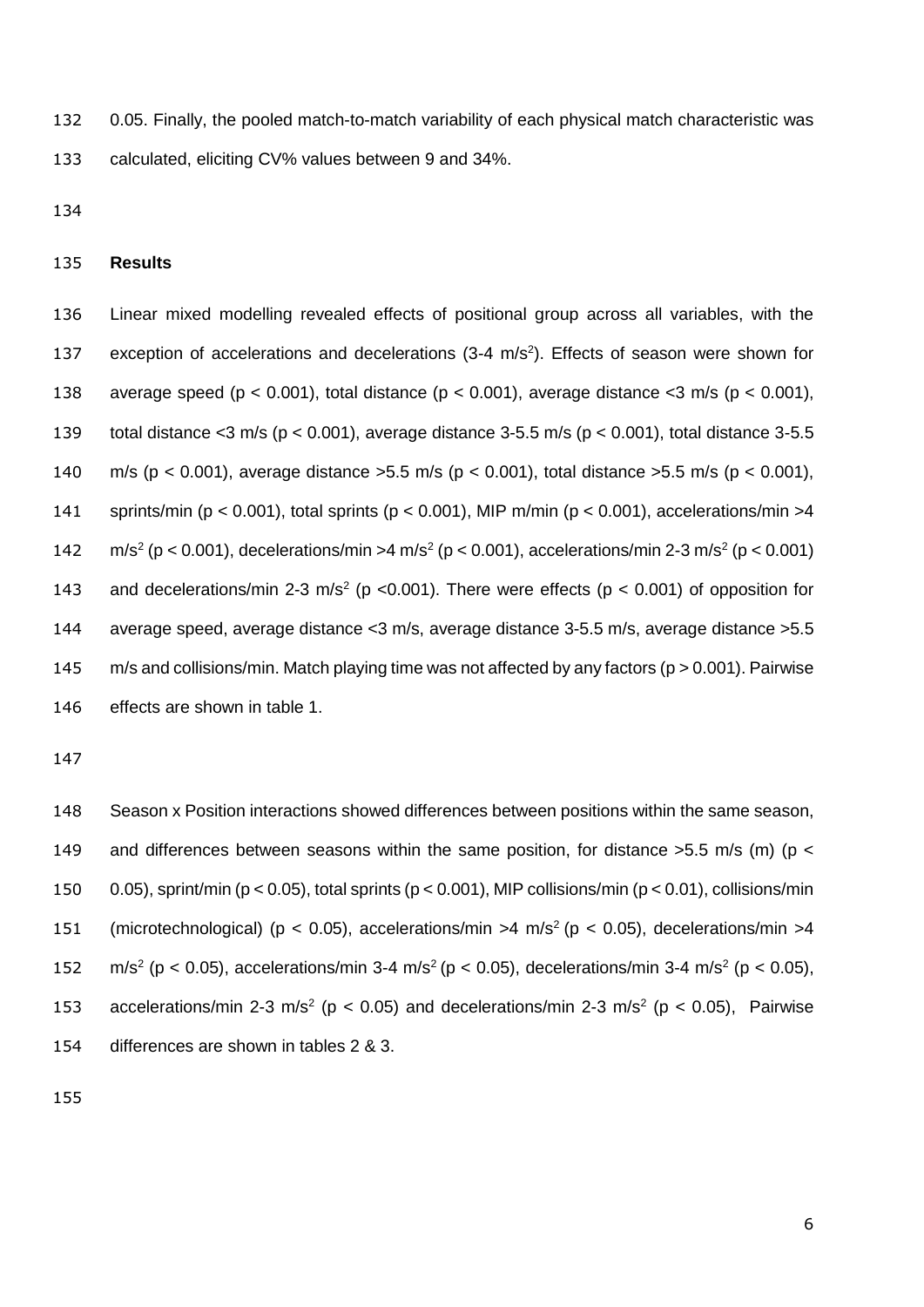| 156 | Significant interactions were observed between season and opposition for total collisions (PA)    |
|-----|---------------------------------------------------------------------------------------------------|
| 157 | and collisions/min (PA), and for MIP m/min ( $p < 0.01$ ). Pairwise comparisons showed that total |
| 158 | collisions (PA) and collisions/min (PA) were higher when playing top five opposition compared     |
| 159 | to bottom five opposition in 2015 and 2017. MIP m/min was higher when playing bottom five         |
| 160 | opposition compared to top five opposition in 2016, but in 2017, it was higher when playing top   |
| 161 | five opposition compared to bottom five opposition. MIP m/min in matches against top five         |
| 162 | opposition was also higher in 2017 compared to all years and higher in 2019 compared to 2015      |
| 163 | and 2016. While playing matches against bottom five opposition, 2015 was lower compared to        |
| 164 | all years.                                                                                        |
| 165 |                                                                                                   |
| 166 |                                                                                                   |
| 167 |                                                                                                   |
| 168 |                                                                                                   |
| 169 |                                                                                                   |
| 170 |                                                                                                   |
| 171 |                                                                                                   |
| 172 |                                                                                                   |
| 173 |                                                                                                   |
| 174 |                                                                                                   |
| 175 |                                                                                                   |
| 176 |                                                                                                   |
| 177 |                                                                                                   |
| 178 |                                                                                                   |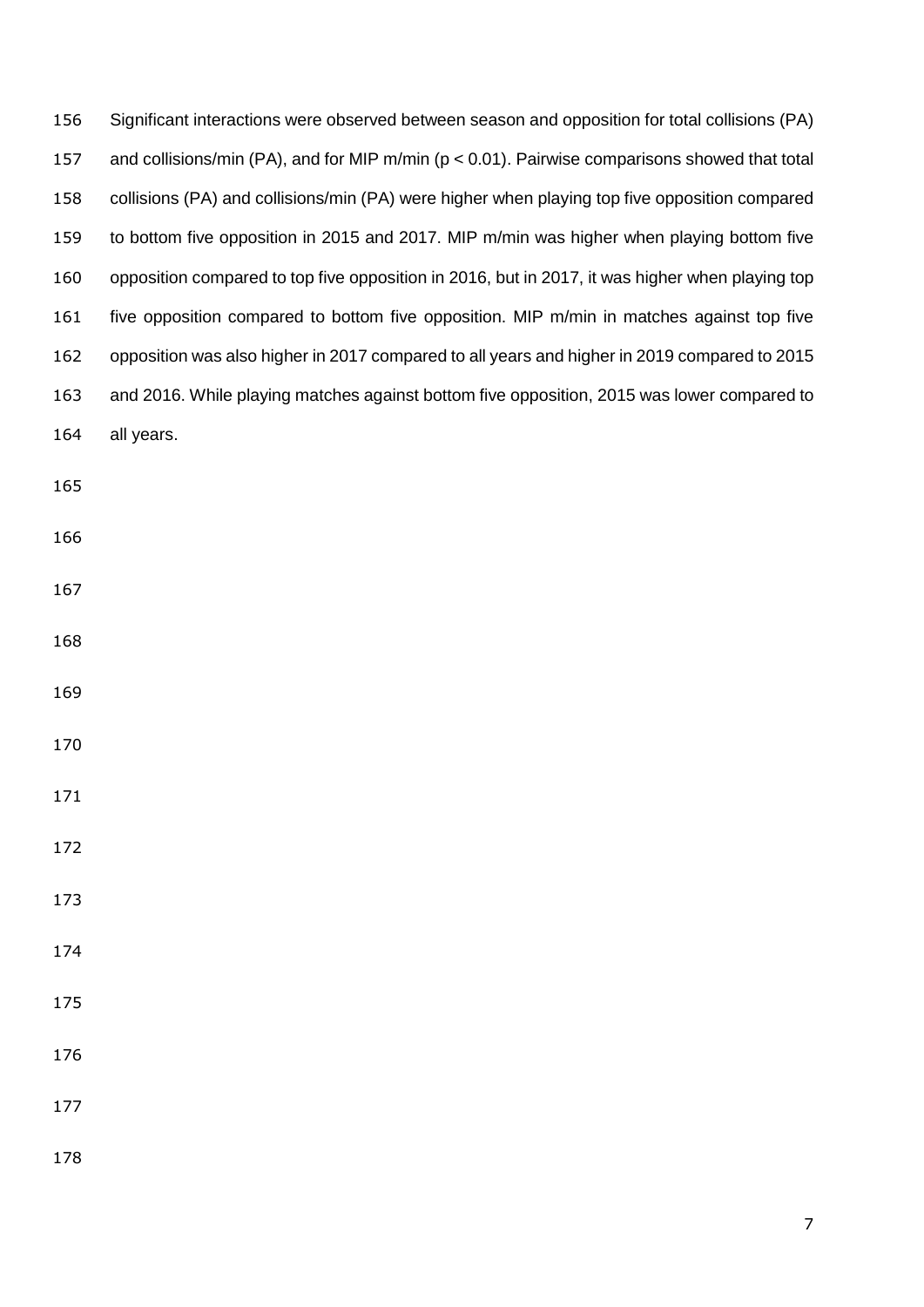179 Table 1: Fixed effect pairwise comparisons for season, position and opposition rank, among elite-level female rugby union players across five seasons.

|                                        | <b>Season effect</b>                                     | <b>Position effect</b>                | <b>Opposition effect</b> |
|----------------------------------------|----------------------------------------------------------|---------------------------------------|--------------------------|
| Average speed (m/min)                  | 2016,2017,2018,2019>2015; 2017>2016,2019                 | SH>FR,L,BR,IB, IB,OB>FR,L,<br>BR>FR   | Bottom $5 > Top 5$       |
| Total distance (km)                    | 2016, 2017, 2019 > 2015                                  | BR, IB, OB>FR                         |                          |
| Average Distance (m/min <3 m/s)        | 2016,2017,2018,2019>2015                                 | OB>FR,L,BR,SH,IB                      | Bottom $5 > Top 5$       |
| Total distance $<$ 3 m/s (m)           | 2016>2015                                                | L, BR, SH, IB, OB > FR, SH > IB, OB   |                          |
| Average Distance (m/min 3-5.5 m/s)     | 2016, 2017, 2019 > 2015                                  | L, BR, SH, IB, OB > FR                | Bottom $5 > Top 5$       |
| Total distance 3-5.5 m/s (m)           | 2017>2015,2016,2019                                      | SH>FR,L,BR,IB,OB, BR>FR,OB            |                          |
| Average Distance (m/min > 5.5 m/s)     | 2017>2016                                                | OB>FR,L,BR,SH,IB,<br>SH, IB>FR, L, BR | Bottom 5 > Top 5         |
| Total distance > 5.5 m/s (m)           | 2017>2015,2016; 2019>2015                                | SH, OB>FR,L,BR,SH, OB>IB,<br>BR>FR    |                          |
| Sprints/min                            | 2017>2015,2016,2018                                      | SH, IB, OB>FR, L, BR, OB>SH, IB       | Bottom 5 > Top 5         |
| Total sprints                          | 2017>2015,2016,2019; 2018>2015                           | IB, OB > FR, L, BR, SH, BR, SH > FR   |                          |
| Collisions/min                         |                                                          | L, BR>IB, OB, L>SH, FR>OB             |                          |
| <b>Total collisions</b>                |                                                          | FR,L,BR>SH,IB,OB, L,BR>FR             |                          |
| Collisions/min (PA)                    |                                                          | FR,L,BR>SH,IB,OB                      |                          |
| Total collisions (PA)                  |                                                          |                                       | Top $5 >$ Bottom $5$     |
| $MIP$ (m/min)                          | 2017>2015,2016,2018,2019; 2016,2018,2019>2015; 2019>2016 | BR, SH, IB, OB>L, SH, IB, OB>L        |                          |
| MIP (collisions/min)                   |                                                          | L,BR>SH,IB,OB                         |                          |
| Accelerations/min 2-3 m/s <sup>2</sup> | 2016,2017,2018,2019>2015; 2017>2016,2019; 2018>2019      | SH>IB,OB                              |                          |
| Accelerations/min 3-4 $m/s2$           | 2018,2019>2015,2016,2017; 2017>2015,2016; 2016>2015      | $\sim$                                |                          |
| Accelerations/min >4 $m/s2$            | 2018,2019>2015,2016,2017; 2017>2015                      | IB>FR,L,OB                            | $\sim$                   |
| Decelerations/min 2-3 m/s <sup>2</sup> | 2016,2017,2018,2019>2015; 2017>2016,2019                 | SH>IB, FR,L,BR,SH>OB                  |                          |
| Decelerations/min 3-4 m/s <sup>2</sup> | 2016,2017,2018>2015; 2017,2018,2019>2016; 2019>2017      |                                       |                          |
| Decelerations/min >4 $m/s2$            | 2018,2019>2015,2016,2017; 2017>2015                      | L, BR, SH, IB, OB > FR, SH, OB > L    |                          |

180 – denotes no fixed effect found. FR, L, SH, IB, OB denote Front row, Lock, Scrum half, Inside back, Outside back respectively. PA, collisions derived from performance analysis.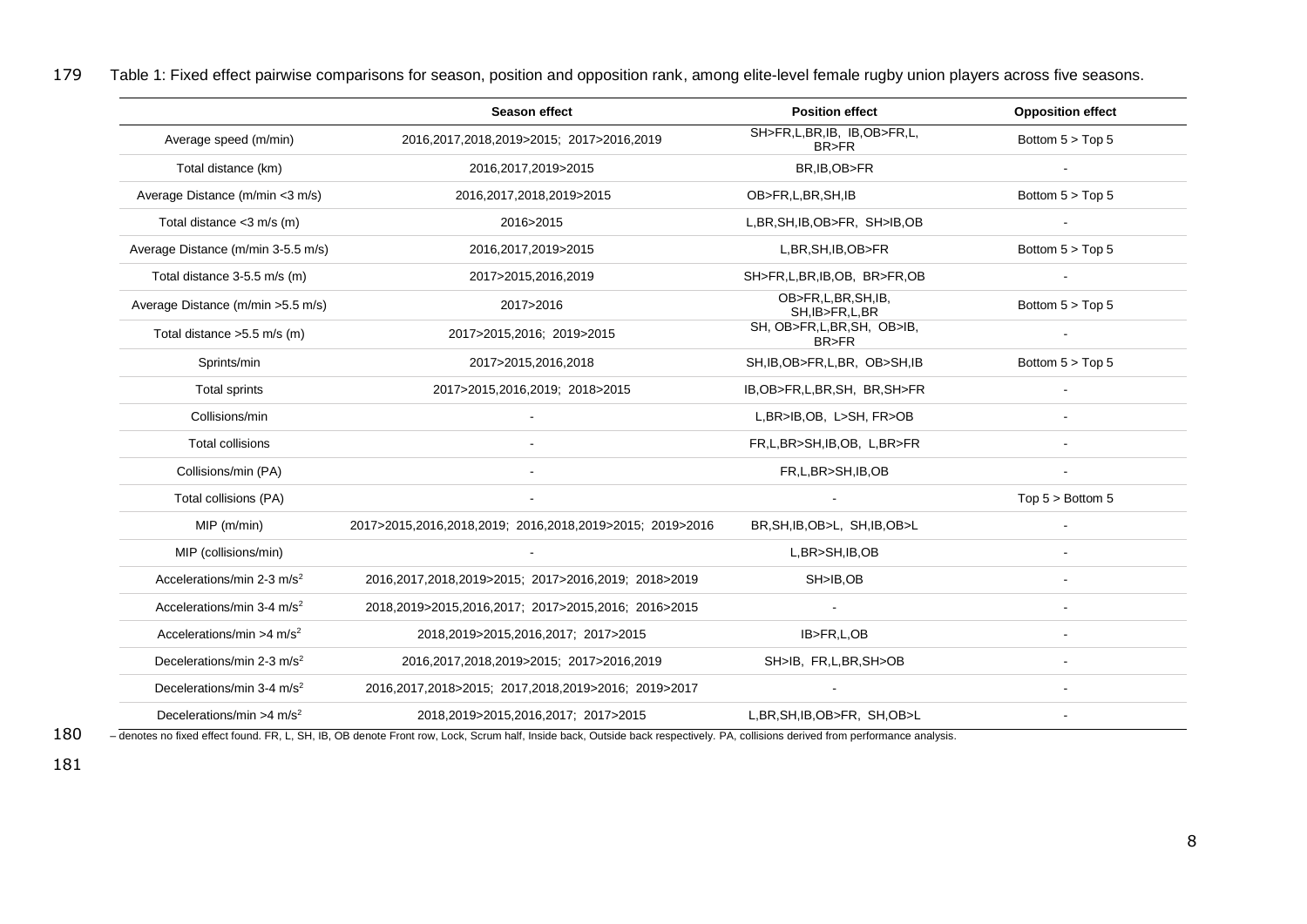182 Table 2: Changes in physical match characteristics between season and position among elite-level female rugby union players. Pairwise comparisons show<br>183 within and between season differences for position

within and between season differences for position

|      |                                    | <b>FR</b>                      |                                 | BR                             | SH                             | IB                                  | OВ                                        |
|------|------------------------------------|--------------------------------|---------------------------------|--------------------------------|--------------------------------|-------------------------------------|-------------------------------------------|
|      | Average speed (m/min)              | $59.1 \pm 1.3^{bd}$            | $50.5 \pm 2.2$ <sup>acdef</sup> | $64.2 \pm 1.7^b$               | $67.5 \pm 2.4^{ab}$            | $64.0 \pm 1.6^b$                    | $62.2 \pm 1.7^b$                          |
|      | Total distance (m)                 | $2410 \pm 314$ <sup>c</sup>    | $2968 \pm 498$                  | $4115 \pm 383^a$               | $2740 \pm 582$                 | $4777 \pm 378$                      | $4605 \pm 397$                            |
|      | Average distance (m/min <3 m/s)    | $42.0 \pm 1.0^b$               | $34.8 \pm 1.5$ <sup>ac</sup>    | $43.0 \pm 1.2^b$               | $42.9 \pm 1.8$ <sup>b</sup>    | $43.1 \pm 1.1^b$                    | $44.8 \pm 1.2^b$                          |
|      | Total distance $<$ 3 m/s (m)       | $1858 \pm 219$                 | $2152 \pm 348$                  | $2484 \pm 267$                 | $1811 \pm 404$                 | $3218 \pm 263^a$                    | $3341 \pm 277$ <sup>a</sup>               |
| 2015 | Average distance (m/min 3-5.5 m/s) | $16.0 \pm 0.9$ <sup>d</sup>    | $15.0 \pm 1.4$ <sup>d</sup>     | $19.7 \pm 1.1$ <sup>f</sup>    | $23.8 \pm 1.7$ abf             | $18.1 \pm 1.1$                      | $14.7 \pm 1.1$ <sup>cd</sup>              |
|      | Total distance 3-5.5 m/s (m)       | $614 \pm 104$ <sup>ce</sup>    | $770 \pm 160$                   | $1210 \pm 126^a$               | $874 \pm 193$                  | $1338 \pm 123^a$                    | $1047 \pm 129$                            |
|      | Average distance (m/min >5.5 m/s)  | $0.4 \pm 0.3^{\text{ded}}$     | $0.6 \pm 0.4$ <sup>ef</sup>     | $0.9 \pm 0.3$ <sup>ef</sup>    | $2.3 \pm 0.5^{\rm a}$          | $2.7 \pm 0.3^{\rm abc}$             | $2.9 \pm 0.3^{abc}$                       |
|      | Total distance > 5.5 m/s (m)       | $2 \pm 2$ <sup>ef</sup>        | $35 \pm 26$ <sup>ef</sup>       | $50 \pm 21$ <sup>ef</sup>      | $63 \pm 33$ <sup>ef</sup>      | $196 \pm 21^{abcd}$                 | $185 \pm 22^{abcd}$                       |
|      | Sprints/min                        | $0.03 \pm 0.01^{\text{def}}$   | $0.05 \pm 0.02$ <sup>ef</sup>   | $0.08 \pm 0.02$ <sup>ef</sup>  | $0.10 \pm 0.03^a$              | $0.20 \pm 0.02^{\text{abc}}$        | $0.21 \pm 0.02^{\text{abc}}$ <sub>*</sub> |
|      | <b>Total Sprints</b>               | $0.7 \pm 1$ <sup>ef</sup>      | $2.3 \pm 1.6$ <sup>ef</sup>     | $4.3 \pm 1.3$ <sup>ef</sup>    | $4.2 \pm 2^e$                  | $12.7 \pm 1.3$ <sup>abcd</sup>      | $11.3 \pm 1.3^{abc}$ #                    |
|      | Average speed (m/min)              | $62.5 \pm 1.5$ <sup>d</sup>    | $62.8 \pm 2.8$                  | $64.2 \pm 1.6$                 | $72.5 \pm 3.0^a$               | $64.9 \pm 1.6$                      | $66.6 \pm 1.8$                            |
|      | Total distance (m)                 | $3246 \pm 355^{\circ}$         | $5078 \pm 618$                  | $4727 \pm 374$                 | $4498 \pm 683$                 | $4703 \pm 525$                      | $5476 \pm 432^a$                          |
|      | Average distance (m/min <3 m/s)    | $44.9 \pm 1.1$                 | $44.0 \pm 1.9$                  | $44.0 \pm 1.1$                 | $46.2 \pm 2.1$                 | $45.0 \pm 1.6$                      | $46.6 \pm 1.3$                            |
|      | Total distance <3 m/s (m)          | $2401 \pm 248$                 | $3604 \pm 431$                  | $3278 \pm 261$                 | $2986 \pm 477$                 | $3317 \pm 367$                      | $3855 \pm 301^a$                          |
|      | Average distance (m/min 3-5.5 m/s) | $16.9 \pm 1.0$ <sup>d</sup>    | $17.8 \pm 1.7$                  | $18.8 \pm 1.1$                 | $23.8 \pm 1.7$ af              | $18.1 \pm 1.1$                      | $14.7 \pm 1.1$ <sup>d</sup>               |
| 2016 |                                    |                                |                                 |                                |                                |                                     |                                           |
|      | Total distance 3-5.5 m/s (m)       | $811 \pm 116^c$                | $1404 \pm 199$                  | $1361 \pm 122^a$               | $1418 \pm 221$                 | $1247 \pm 168$                      | $1324 \pm 140$                            |
|      | Average distance (m/min > 5.5 m/s) | $0.5 \pm 0.3$ def              | $0.4 \pm 0.4$ <sup>ef</sup>     | $1.1 \pm 0.3$ <sup>f</sup>     | $2.2 \pm 0.5$                  | $2.1 \pm 0.4^{\text{a}}$            | $3.4 \pm 0.3^{abc}$                       |
|      | Total distance >5.5 m/s (m)        | $26 \pm 20$ <sup>ef</sup>      | $31 \pm 33^{f}$                 | $91 \pm 20^{6}$                | $94 \pm 37$ <sup>f</sup>       | $127 \pm 27^{abf_*}$                | $255 \pm 23^{abcde_*}$                    |
|      | Sprints/min                        | $0.04 \pm 0.02$ <sup>ef</sup>  | $0.04 \pm 0.02$ <sup>ef</sup>   | $0.10 \pm 0.02$ <sup>f</sup>   | $0.10 \pm 0.03$ <sup>abc</sup> | $0.20 \pm 0.02$                     | $0.21 \pm 0.02^{\text{abc}}$              |
|      | <b>Total Sprints</b>               | $2.1 \pm 1.2^{\text{cef}}$     | $2.5 \pm 1.9^{f}$               | $7.7 \pm 1.1$ <sup>af</sup>    | $6.5 \pm 2.3$ <sup>f</sup>     | $9.5 \pm 1.7^a$                     | $15.3 \pm 1.4^{\text{abcd}}$ #            |
|      | Average speed (m/min)              | $64.5 \pm 1.0^{cd}$            | $65.9 \pm 1.5$ <sup>def</sup>   | 69.7 $\pm$ 1.3 <sup>ad</sup>   | $78.0 \pm 2.1$ <sup>abc</sup>  | $71.9 \pm 1.1^{ab}$                 | $73.0 \pm 1.3^{ab}$                       |
|      | Total distance (m)                 | $2960 \pm 259$ <sub>bcef</sub> | $4712 \pm 352^a$                | $4981 \pm 314^a$               | $4121 \pm 514$                 | $4898 \pm 284^a$                    | $5472 \pm 303^a$                          |
|      | Average distance (m/min <3 m/s)    | $44.8 \pm 0.8$ <sup>f</sup>    | $43.8 \pm 1.1$ <sup>f</sup>     | $45.8 \pm 1.0$                 | $44.8 \pm 1.6$                 | $45.5 \pm 0.9$                      | $48.5 \pm 0.9^{ab}$                       |
|      | Total distance $<$ 3 m/s (m)       | $2073 \pm 179$ <sup>bc</sup>   | $3166 \pm 245^{\circ}$          | $3304 \pm 218^a$               | $2338 \pm 357^{\circ}$         | $3110 \pm 197^a$                    | $3634 \pm 211$ ad                         |
| 2017 | Average distance (m/min 3-5.5 m/s) | $17.8 \pm 0.7$ <sup>cde</sup>  | $19.8 \pm 1.0$ <sup>d</sup>     | $21.8 \pm 0.9$ <sup>ad</sup>   | $30.0 \pm 1.5$ <sup>abf</sup>  | $21.3 \pm 0.8$ <sup>ad</sup>        | $19.4 \pm 0.9$ <sup>d</sup>               |
|      | Total distance 3-5.5 m/s (m)       | $788 \pm 88$ bcdef             | $1385 \pm 116^a$                | $1529 \pm 104^a$               | $1614 \pm 171^a$               | $1458 \pm 95^{\circ}$               | $1403 \pm 100^a$                          |
|      | Average distance (m/min > 5.5 m/s) | $0.5 \pm 0.2$ def              | $0.8 \pm 0.3$ <sup>def</sup>    | $1.2 \pm 0.2$ <sup>ef</sup>    | $2.6 \pm 0.4$ abf              | $3.2 \pm 0.2$ abcf                  | $4.3 \pm 0.2$ abcde                       |
|      | Total distance > 5.5 m/s (m)       | $18 \pm 16^{\text{cdef}}$      | $63 \pm 19.9$ <sup>ef</sup>     | $93.3 \pm 17.9$ <sup>aef</sup> | $132.3 \pm 30$ <sup>af</sup>   | $224.1 \pm 17^{abcf}$               | $326.8 \pm 17^{abcde}$ #¥\$               |
|      | Sprints/min                        | $0.05 \pm 0.1$ <sup>def</sup>  | $0.07 \pm 0.2$ <sup>ef</sup>    | $0.11 \pm 0.01$ <sup>ef</sup>  | $0.20 \pm 0.02$ <sup>af</sup>  | $0.21 \pm 0.01^{abc}$ <sub>^S</sub> | $0.31 \pm 0.1^{\text{abcd}}$ #¥\$         |
|      | <b>Total Sprints</b>               | $1.9 \pm 1.0$ <sup>cdef</sup>  | $5.5 \pm 1.2$ <sup>ef</sup>     | $6.7 \pm 1.1^{\text{aef}}$     | $8.3 \pm 1.8$ <sup>af</sup>    | $14.5 \pm 1.0$ <sup>abcf</sup>      | 19.4 ± 1.1 <sup>abcde</sup> #¥\$          |
|      | Average speed (m/min)              | $59.1 \pm 2.0$ <sup>df</sup>   | $61.5 \pm 2.6$                  | $63.4 \pm 2.3$                 | $73.2 \pm 4.2^a$               | $64.3 \pm 2.2$                      | $68.3 \pm 2.3^{\circ}$                    |
|      | Total distance (m)                 | $2817 \pm 447$ <sup>ef</sup>   | $3703 \pm 586$                  | $4742 \pm 512$                 | $4429 \pm 943$                 | $5090 \pm 502^{\text{a}}$           | $4993 \pm 519^{\rm a}$                    |
|      | Average distance (m/min <3 m/s)    | $41.7 \pm 1.4$                 | $42.6 \pm 1.8$                  | $43.6 \pm 1.5$                 | $44.4 \pm 2.8$                 | $44.8 \pm 1.5$                      | $47.3 \pm 1.6$                            |
|      | Total distance <3 m/s (m)          | $2110 \pm 314$                 | $2694 \pm 410$                  | $3330 \pm 358$                 | $2725 \pm 661$                 | $3529 \pm 351^a$                    | $3512 \pm 362$                            |
| 2018 | Average distance (m/min 3-5.5 m/s) | $16.8 \pm 1.3^a$               | $18.5 \pm 1.6$                  | $19.1 \pm 1.4$                 | 44.4 $\pm 2.8$ <sup>af</sup>   | $44.8 \pm 1.5$                      | $47.3 \pm 1.6$                            |
|      | Total distance 3-5.5 m/s (m)       | $689 \pm 143^{\circ\circ}$     | $974 \pm 186$                   | $1358 \pm 162^a$               | $1528 \pm 298$                 | $1406 \pm 160^a$                    | $1213 \pm 166$                            |
|      | Average distance (m/min > 5.5 m/s) | $0.4 \pm 0.3^{\text{def}}$     | $0.5 \pm 0.4$ <sup>ef</sup>     | $0.7 \pm 0.3$ <sup>ef</sup>    | $2.5 \pm 0.6^a$                | $2.3 \pm 0.4$ <sup>abc</sup>        | $3.3 \pm 0.4^{abc}$                       |
|      | Total distance > 5.5 m/s (m)       | $16.2 \pm 23.5$ <sup>ef</sup>  | $33.9 \pm 30$ <sup>ef</sup>     | $63.5 \pm 26.1$ <sup>ef</sup>  | $132.0 \pm 47.8$               | $188.5 \pm 26^{abc}$                | $240.2 \pm 27.2$ <sup>abc</sup>           |
|      | Sprints/min                        | $0.03 \pm 0.02$ def            | $0.04 \pm 0.02$ def             | $0.06 \pm 0.02$ def            | $0.18 \pm 0.04$ <sup>abc</sup> | $0.14 \pm 0.02$ abcf,               | $0.23 \pm 0.2^{\text{abce}}$ #            |
|      | <b>Total Sprints</b>               | $1.6 \pm 1.4^{\text{def}}$     | $2.7 \pm 1.8$ <sup>ef</sup>     | $4.6 \pm 1.6$ <sup>ef</sup>    | $11.6 \pm 3.0^a$               | $11.8 \pm 1.6^{\rm abc}$            | $16.5 \pm 1.7^{abc}$                      |
|      | Average speed (m/min)              | $62.1 \pm 1.2$ <sup>d</sup>    | $63.6 \pm 1.7$ <sup>df</sup>    | $64.0 \pm 1.3$ <sup>df</sup>   | $72.9 \pm 2.1$ <sup>abc</sup>  | $67.1 \pm 1.4$                      | $70.9 \pm 1.4^{abc}$                      |
|      | Total distance (m)                 | $3240 \pm 287$ <sup>ef</sup>   | $4287 \pm 397$                  | $4429 \pm 942$                 | $3468 \pm 496$ <sup>f</sup>    | $5158 \pm 328^{\rm a}$              | $5283 \pm 320^{ad}$                       |
|      | Average distance (m/min <3 m/s)    | $44.9 \pm 0.9$                 | $44.7 \pm 1.2$                  | $43.4 \pm 0.9$ <sup>f</sup>    | $43.1 \pm 1.5$                 | $45.2 \pm 1.0$                      | $47.9 \pm 1.0^{\circ}$                    |
|      | Total distance $<$ 3 m/s (m)       | $2349 \pm 199$                 | $3034 \pm 276$                  | $2932 \pm 215$                 | $2087 \pm 344$ <sup>ef</sup>   | $3469 \pm 228$ <sup>ad</sup>        | 3636 ± 223 ad                             |
| 2019 | Average distance (m/min 3-5.5 m/s) | $16.8 \pm 0.8$ <sup>d</sup>    | $18.9 \pm 1.1$ <sup>d</sup>     | $19.9 \pm 0.9$ <sup>d</sup>    | $26.0 \pm 1.4$ abcef           | $19.1 \pm 1.0$ <sup>d</sup>         | $18.2 \pm 1.0^d$                          |
|      | Total distance 3-5.5 m/s (m)       | $875 \pm 95$                   | $1235 + 130$                    | $1334 \pm 102$                 | $1193 \pm 165$                 | $1479 \pm 108$                      | $1303 \pm 105$                            |
|      | Average distance (m/min > 5.5 m/s) | $0.3 \pm 0.2^{\text{def}}$     | $0.6 \pm 0.3^{\text{def}}$      | $1.1 \pm 0.2^{\text{def}}$     | $2.6 \pm 0.4$ <sup>abc</sup>   | $2.6 \pm 0.3$ abcf                  | $3.8 \pm 0.2^{\text{abce}}$               |
|      | Total distance > 5.5 m/s (m)       | $14.5 \pm 16.7^{\text{bcdef}}$ | $48.4 \pm 21.8$ ef              | $83.8 \pm 17.3$ <sup>aef</sup> | 118.4 ± 18.6 <sup>af</sup>     | $25.0 \pm 18.7$ <sup>abcf</sup>     | $281 \pm 17.6^{\text{abcde}}$             |
|      | Sprints/min                        | $0.03 \pm 0.01^{\text{def}}$   | $0.04 \pm 00.2$ <sup>def</sup>  | $0.07 \pm 0.01$ <sup>ef</sup>  | $0.14 \pm 0.02^{ab}$           | $0.16 \pm 0.02^{\text{abc}}$        | $0.22 \pm 0.01^{abc}$                     |
|      | <b>Total Sprints</b>               | $1.1 \pm 1.0$ <sup>cef</sup>   | $3.3 \pm 1.3$ ef                | $5.4 \pm 1.1$ <sup>aef</sup>   | $6.5 \pm 1.8$ <sup>ef</sup>    | $12.9 \pm 1.1^{abcd}$               | $15.7 \pm 1.1^{\text{abcd}}$ #            |
|      |                                    |                                |                                 |                                |                                |                                     | 204                                       |

205 FR = front row, L = lock, BR = back row, SH = scrum half, IB =inside back, OB = outside back. a, b, c, d, e, f = significantly different to front row, lock, back row, scrum half, inside back, outside back respectively,  $\overline{206}$  tabulated year.  $\#$ ,  $*\cdot$ ,  $*\cdot$  = significantly different to 2015, 2016, 2017, 2018, 2019 respectively, within the tabulated position.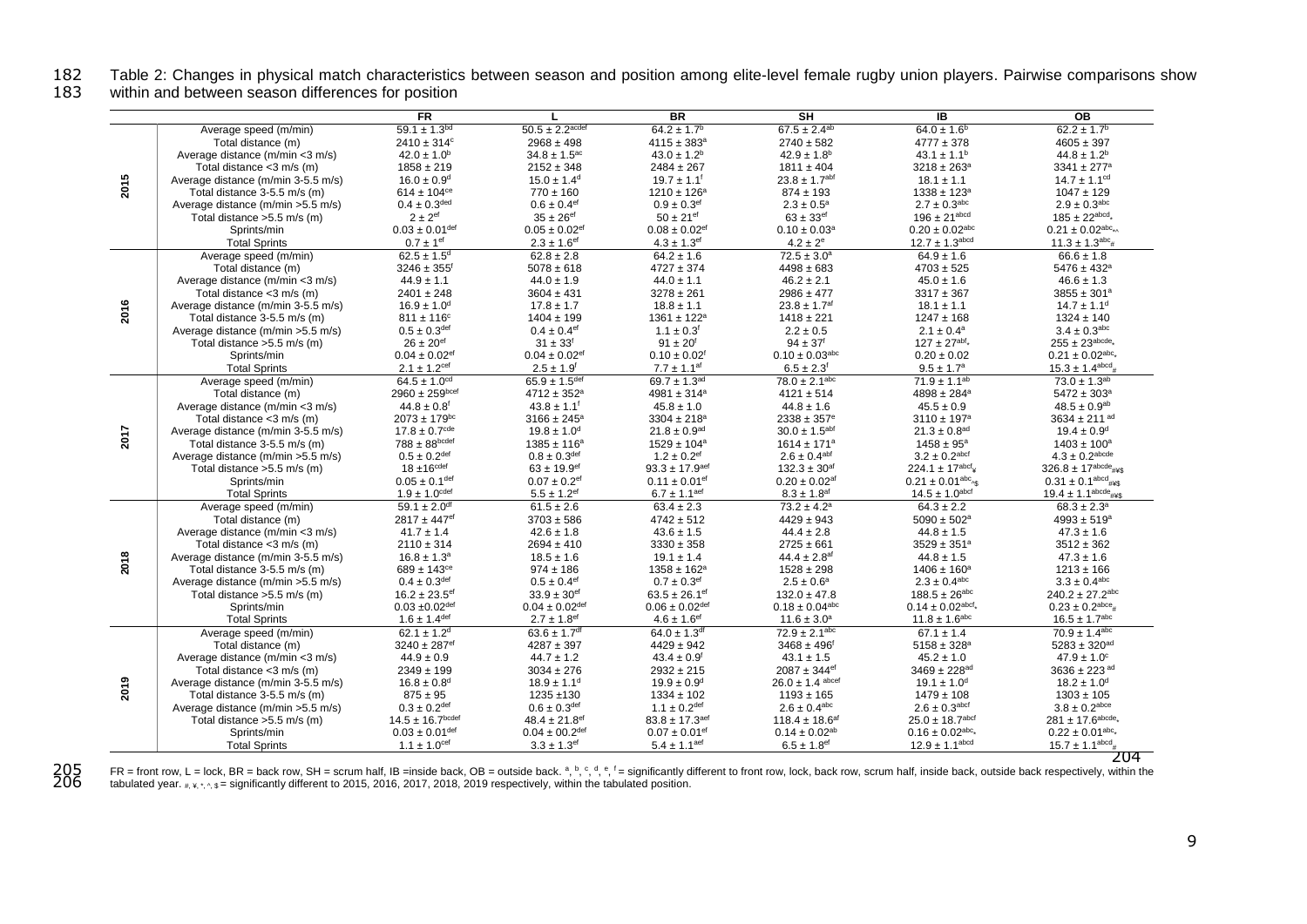207 Table 3: Changes in physical match characteristics between season and position among elite-level female rugby union players. Pairwise comparisons show<br>208 within and between season differences for position

within and between season differences for position

|      |                                                                                 | <b>FR</b>                                                      | L                                                            | <b>BR</b>                                                                  | SH                                                          | IB                                                     | OB                                                          |
|------|---------------------------------------------------------------------------------|----------------------------------------------------------------|--------------------------------------------------------------|----------------------------------------------------------------------------|-------------------------------------------------------------|--------------------------------------------------------|-------------------------------------------------------------|
|      | Collisions/min                                                                  | $0.38 \pm 0.3^{f}$                                             | $0.41 \pm 0.06'$                                             | $0.40 \pm 0.04$ <sup>1</sup>                                               | $0.40 \pm 0.06$                                             | $0.21 \pm 0.04$                                        | $0.14 \pm 0.04^{abcd}$                                      |
|      | <b>Total collisions</b>                                                         | $17.7 \pm 2.7$                                                 | $22.3 \pm 4.5$                                               | $25.1 \pm 3.3$                                                             | $19.9 \pm 5.0$                                              | $17.1 \pm 3.3$                                         | $10.3 \pm 3.6$                                              |
|      | Collisions/min (PA)                                                             | $0.47 \pm 0.02$                                                | $0.50 \pm 0.04$                                              | $0.47 \pm 0.03$                                                            | $0.27 \pm 0.04$                                             | $0.22 \pm 0.03$                                        | $0.11 \pm 0.03$                                             |
|      | Total collisions (PA)                                                           | $21.1 \pm 1.8$                                                 | $30.7 \pm 2.9$                                               | $33.1 \pm 2.2$                                                             | $10.0 \pm 3.3$                                              | $15.3 \pm 2.2$                                         | $9.1 \pm 2.4$                                               |
|      | $MIP$ ( $m/min$ )                                                               | $97.0 \pm 2.3$                                                 | $98.4 \pm 3.6$                                               | $107.0 \pm 2.8$                                                            | $107.5 \pm 4.3$                                             | $109.2 \pm 2.8$                                        | $106.3 \pm 3.0$                                             |
| 2015 | MIP (collisions/min)                                                            | $1.2 \pm 0.07$ is                                              | $1.3 \pm 1.1$                                                | $1.4 \pm 0.1^{\circ}$                                                      | $1.4 \pm 0.13$ s                                            | $0.9 \pm 0.09^{\circ}$                                 | $1.0 \pm 0.09$                                              |
|      | Accelerations/min 2-3 m/s <sup>2</sup>                                          | $0.73 \pm 0.5$ s                                               | $0.67 \pm 0.3$ */s                                           | $0.62 \pm 0.3$ <sup>-s</sup>                                               | $0.62 \pm 0.4$ */\$                                         | $0.68 \pm 0.3$ <sup>-s</sup>                           | $0.61 \pm 0.3s$                                             |
|      | Accelerations/min 3-4 m/s <sup>2</sup>                                          | $0.17 \pm 0.1$                                                 | $0.13 \pm 0.1$                                               | $0.17 \pm 0.2$ *^                                                          | $0.16 \pm 0.2$                                              | $0.17 \pm 0.1$ *^                                      | $0.14 \pm 0.1$                                              |
|      | Accelerations/min >4 $m/s2$                                                     | $0.03 \pm 0.03s$                                               | $0.04 \pm 0.04$ <sub>15</sub>                                | $0.02 \pm 0.01$ \$                                                         | $0.02 \pm 0.02$ s                                           | $0.03 \pm 0.03$ */s                                    | $0.01 \pm 0.02$ \$                                          |
|      | Decelerations/min 2-3 m/s <sup>2</sup>                                          | $0.72 \pm 0.5$                                                 | $0.67 \pm 0.2$ <sub>*</sub>                                  | $0.61 \pm 0.3$ $\frac{3}{10}$                                              | $0.56 \pm 0.3$ */s                                          | $0.61 \pm 0.3$                                         | $0.52 \pm 0.4$                                              |
|      | Decelerations/min 3-4 m/s <sup>2</sup>                                          | $0.21 \pm 0.1$ */s                                             | $0.19 \pm 0.1$ <sub>/s</sub>                                 | $0.21 \pm 0.1$ $\sqrt{s}$                                                  | $0.14 \pm 0.1$ $\sqrt{s}$                                   | $0.17 \pm 0.1$ */s                                     | $0.18 \pm 0.1$                                              |
|      | Decelerations/min >4 $m/s2$                                                     | $0.06 \pm 0.07$ s                                              | $0.04 \pm 0.04s$                                             | $0.05 \pm 0.05$ */s                                                        | $0.04 \pm 0.04$ s                                           | $0.08 \pm 0.06$ *^s                                    | $0.06 \pm 0.06$ */s                                         |
|      | Collisions/min                                                                  | $0.31 \pm 0.04$                                                | $0.48 \pm 0.07$ <sup>t</sup> #\$                             | $0.44 \pm 0.04$                                                            | $0.19 \pm 0.08$                                             | $0.23 \pm 0.4$                                         | $0.14 \pm 0.04^{\text{bc}}$                                 |
|      | <b>Total collisions</b>                                                         | $15.6 \pm 3.2$                                                 | $37.4 \pm 5.6$                                               | $33.7 \pm 3.3$                                                             | $10.7 \pm 6.6$                                              | $26.7 \pm 4.8$                                         | $17.8 \pm 3.8$                                              |
|      | Collisions/min (PA)                                                             | $0.42 \pm 0.03$                                                | $0.41 \pm 0.05$                                              | $0.53 \pm 0.03$                                                            | $0.16 \pm 0.06$                                             | $0.22 \pm 0.04$                                        | $0.11 \pm 0.3$                                              |
|      | Total collisions (PA)                                                           | $22.8 \pm 2.1$                                                 | $34.1 \pm 3.4$                                               | $37.2 \pm 2.2$                                                             | $10.9 \pm 4.0$                                              | $14.3 \pm 3.1$                                         | $8.6 \pm 2.5$                                               |
|      | $MIP$ ( $m/min$ )                                                               | $103.2 \pm 2.5$                                                | $101.1 \pm 3.9$                                              | $113.7 \pm 2.5$<br>$1.43 \pm 0.08$ <sup>al</sup>                           | $118.9 \pm 4.6$                                             | $108.2 \pm 3.6$                                        | $116.2 \pm 3.0$                                             |
| 2016 | MIP (collisions/min)<br>Accelerations/min 2-3 m/s <sup>2</sup>                  | $1.01 \pm 0.08$ <sup>c</sup><br>$0.86 \pm 0.4$ \$              | $1.41 \pm 0.13$ #<br>$0.88 \pm 0.3$                          | $0.94\pm0.5$                                                               | $1.17 \pm 0.16$<br>$0.94 \pm 0.4$                           | $1.07 \pm 0.12$<br>$0.74 \pm 0.4$                      | $1.02 \pm 0.1$ <sup>c</sup><br>$0.79 \pm 0.38$              |
|      | Accelerations/min 3-4 m/s <sup>2</sup>                                          | $0.21 \pm 0.2$                                                 | $0.21 \pm 0.1s$                                              | $0.24 \pm 0.2$ ***                                                         | $0.19 \pm 0.1$ \$                                           | $0.22 \pm 0.1$ ***                                     | $0.23 \pm 0.1$ #                                            |
|      | Accelerations/min >4 $\text{m/s}^2$                                             | $0.03 \pm 0.03$                                                | $0.03 \pm 0.03$                                              | $0.05 \pm 0.03$                                                            | $0.03 \pm 0.03$ s                                           | $0.08 \pm 0.07$ <sub>*/s</sub>                         | $0.04 \pm 0.03$                                             |
|      | Decelerations/min 2-3 m/s <sup>2</sup>                                          | $0.85 \pm 0.4$                                                 | $0.87 \pm 0.3$                                               | $0.9 \pm 0.4$ #                                                            | $0.92 \pm 0.3$                                              | $0.72 \pm 0.3$                                         | $0.71 \pm 0.4$                                              |
|      | Decelerations/min 3-4 m/s <sup>2</sup>                                          | $0.32 \pm 0.2$                                                 | $0.23 \pm 0.1$                                               | $0.28 \pm 0.2$ \$                                                          | $0.23 \pm 0.1$ \$                                           | $0.21 \pm 0.1$ */s                                     | $0.26 \pm 0.1$                                              |
|      | Decelerations/min >4 $\text{m/s}^2$                                             | $0.06 \pm 0.06s$                                               | $0.07 \pm 0.06$ s                                            | $0.12 \pm 0.08$                                                            | $0.09 \pm 0.06$ s                                           | $0.08 \pm 0.06$ *^s                                    | $0.11 \pm 0.06$ <sub>s</sub>                                |
|      | Collisions/min                                                                  | $0.32 \pm 0.03$ <sup>t</sup>                                   | $0.43 \pm 0.04$ <sup>t</sup> <sup>*</sup>                    | $0.43 \pm 0.04$                                                            | $0.26 \pm 0.03$                                             | $0.26 \pm 0.03$                                        | $0.21 \pm 0.03^{abc}$                                       |
|      | <b>Total collisions</b>                                                         | $14.3 \pm 2.1$                                                 | $28.0 \pm 3.0$                                               | $33.1 \pm 2.6$                                                             | $11.2 \pm 4.3$                                              | $17.1 \pm 2.3$                                         | $15.8 \pm 2.6$                                              |
|      | Collisions/min (PA)                                                             | $0.45 \pm 0.02$                                                | $0.46 \pm 0.05$                                              | $0.51 \pm 0.02$                                                            | $0.21 \pm 0.04$                                             | $0.22 \pm 0.02$                                        | $0.18 \pm 0.02$                                             |
|      | Total collisions (PA)                                                           | $19.9 \pm 1.4$                                                 | $29.9 \pm 2.0$                                               | $35.2 \pm 1.8$                                                             | $7.7 \pm 2.9$                                               | $12.8 \pm 1.6$                                         | $10.7 \pm 1.7$                                              |
|      | MIP(m/min)                                                                      | $110.9 \pm 1.8$                                                | $113.0 \pm 2.4$                                              | $117.4 \pm 2.1$                                                            | $131.0 \pm 3.5$                                             | $122.4 \pm 1.9$                                        | $120.1 \pm 2.1$                                             |
| 2017 | MIP (collisions/min)                                                            | $1.12 \pm 0.05^{ab}$                                           | $1.41 \pm 0.07^{\text{adef}}$                                | $1.53 \pm 0.6$ <sup>adef</sup>                                             | $1.01 \pm 0.11^{bc}$                                        | $1.17 \pm 0.06^{bc}$                                   | $0.95 \pm 0.06^{\rm bc}$                                    |
|      | Accelerations/min 2-3 m/s <sup>2</sup>                                          | $0.98 \pm 0.4$ #\$                                             | $1.10 \pm 0.4$ #¥\$                                          | $1.10 \pm 0.2$ #                                                           | $1.44 \pm 0.3$ <sup>f</sup> #¥\$                            | $1.12 \pm 0.3$ #¥                                      | $0.81 \pm 0.3^{\circ}$                                      |
|      | Accelerations/min 3-4 m/s <sup>2</sup>                                          | $0.31 \pm 0.2$ #                                               | $0.26 \pm 0.1$                                               | $0.34 \pm 0.1$ #¥                                                          | $0.29 \pm 0.1$                                              | $0.36 \pm 0.1$ <sup>abdf</sup> #¥                      | $0.25 \pm 0.2$ <sup>e</sup> *                               |
|      | Accelerations/min >4 $\text{m/s}^2$                                             | $0.05 \pm 0.05$ <sup>e</sup> s                                 | $0.03 \pm 0.03^{\circ}$ <sub>^\$</sub>                       | $0.05 \pm 0.03$                                                            | $0.03 \pm 0.03$ <sup>e</sup> s                              | $0.08 \pm 0.07$ #¥\$                                   | $0.04 \pm 0.03$ <sup>e</sup> s                              |
|      | Decelerations/min 2-3 m/s <sup>2</sup>                                          | $0.99 \pm 0.4^{f}$ #\\$                                        | $0.95 \pm 0.4^{\dagger}$                                     | $1.01 \pm 0.2^{\dagger}$                                                   | $1.21 \pm 0.3^{\dagger}$                                    | $0.92 \pm 0.2$ <sup>d</sup> #\$                        | $0.72 \pm 0.4^{\text{abcd}}$                                |
|      | Decelerations/min 3-4 m/s <sup>2</sup>                                          | $0.28 \pm 0.1$ #                                               | $0.28 \pm 0.1$                                               | $0.33 \pm 0.1$ #                                                           | $0.31 \pm 0.1$ #\$                                          | $0.35 \pm 0.1$ #¥                                      | $0.27 \pm 0.1$                                              |
|      | Decelerations/min >4 $m/s2$                                                     | $0.08 \pm 0.06$ <sup>cef</sup>                                 | $0.07 \pm 0.06^{\circ}$                                      | $0.13 \pm 0.06^a$ <sub>#^\$</sub>                                          | $0.09 \pm 0.07$ s                                           | $0.15 \pm 0.08^{ab}$ #¥                                | $0.13 \pm 0.08^a$ <sub>#^\$</sub>                           |
|      | Collisions/min<br><b>Total collisions</b>                                       | $0.38 \pm 0.03$                                                | $0.53 \pm 0.07$                                              | $0.41 \pm 0.06$                                                            | $0.22 \pm 0.12$                                             | $0.32 \pm 0.06$                                        | $0.24 \pm 0.06^b$                                           |
|      | Collisions/min (PA)                                                             | $17.8 \pm 4.2$<br>$0.37 \pm 0.04$                              | $27.2 \pm 5.5$<br>$0.38 \pm 0.05$                            | $31.5 \pm 4.8$<br>$0.48 \pm 0.04$                                          | $11.4 \pm 9.2$<br>$0.12 \pm 0.08$                           | $24.1 \pm 4.7$<br>$0.17 \pm 0.05$                      | $17.3 \pm 4.8$<br>$0.18 \pm 0.04$                           |
|      | Total collisions (PA)                                                           | $18.3 \pm 2.7$                                                 | $23.4 \pm 3.5$                                               | $34.2 \pm 3.1$                                                             | $8.4 \pm 5.6$                                               | $13.5 \pm 3.3$                                         | $10.9 \pm 3.1$                                              |
|      | $MIP$ ( $m/min$ )                                                               | $104.2 \pm 3.1$                                                | $105.1 \pm 4.1$                                              | $111.0 \pm 3.6$                                                            | $125.0 \pm 6.6$                                             | $112.9 \pm 3.5$                                        | $118.2 \pm 3.6$                                             |
|      | MIP (collisions/min)                                                            | $1.11 \pm 0.1$                                                 | $1.41 \pm 0.14$                                              | $1.32 \pm 0.12$                                                            | $0.95 \pm 0.22$                                             | $1.08 \pm 0.1$                                         | $0.91 \pm 0.12$                                             |
| 2018 | Accelerations/min 2-3 m/s <sup>2</sup>                                          | $0.84 \pm 0.2$ <sup>d</sup>                                    | $1.02 \pm 0.2$ #                                             | $1.02 \pm 0.2$                                                             | $1.33 \pm 0.3^a$                                            | $1.01 \pm 0.2$                                         | $0.92 \pm 0.2$                                              |
|      | Accelerations/min 3-4 m/s <sup>2</sup>                                          | $0.31 \pm 0.1$                                                 | $0.34 \pm 0.1$ #                                             | $0.42 \pm 0.1$ #¥                                                          | $0.41 \pm 0.2$                                              | $0.42 \pm 0.1$ #¥                                      | $0.35 \pm 0.1$ #¥*                                          |
|      | Accelerations/min >4 $\text{m/s}^2$                                             | $0.05 \pm 0.04^e$                                              | $0.07 \pm 0.05$ #¥*                                          | $0.12 \pm 0.1$                                                             | $0.08 \pm 0.07$                                             | $0.13 \pm 0.07^a_{\#x}$                                | $0.07 \pm 0.04$                                             |
|      | Decelerations/min 2-3 m/s <sup>2</sup>                                          | $0.79\pm0.2\cdot$                                              | $0.91 \pm 0.3$ #                                             | $0.81 \pm 0.2$ #                                                           | $1.12 \pm 0.3$ #                                            | $0.82\pm0.2$                                           | $0.63 \pm 0.1$                                              |
|      | Decelerations/min 3-4 m/s <sup>2</sup>                                          | $0.27 \pm 0.1_{\#}$                                            | $0.34 \pm 0.1_{\#}$                                          | $0.37 \pm 0.1_*$                                                           | $0.42 \pm 0.2$ #                                            | $0.39 \pm 0.1$ #¥                                      | $0.28 \pm 0.1$                                              |
|      | Decelerations/min >4 $m/s2$                                                     | $0.12 \pm 0.1^{\text{cef}}$                                    | $0.12 \pm 0.08^c$                                            | $0.21 \pm 0.12^{ab}$ #¥*                                                   | $0.16 \pm 0.08$                                             | $0.19 \pm 0.08^a_{\#}$                                 | $0.22 \pm 0.06^a$ #¥                                        |
|      | Collisions/min                                                                  | $0.33 \pm 0.03$ <sup>f</sup>                                   | $0.35 \pm 0.04^{\dagger}$                                    | $0.34 \pm 0.03$                                                            | $0.24 \pm 0.05$                                             | $0.24 \pm 0.04$                                        | $0.17 \pm 0.04^{abc}$                                       |
|      | <b>Total collisions</b>                                                         | $17.1 \pm 2.4$                                                 | $23.1 \pm 3.4$                                               | $28.4 \pm 2.7$                                                             | $11.4 \pm 4.2$                                              | $20.5 \pm 2.8$                                         | $15.3 \pm 2.8$                                              |
|      | Collisions/min (PA)                                                             | $0.48 \pm 0.02$                                                | $0.48 \pm 0.03$                                              | $0.53 \pm 0.02$                                                            | $0.15 \pm 0.04$                                             | $0.15 \pm 0.02$                                        | $0.14 \pm 0.03$                                             |
|      | Total collisions (PA)                                                           | $23.1 \pm 1.6$                                                 | $32.9 \pm 2.3$                                               | $32.0 \pm 1.8$                                                             | $7.5 \pm 2.9$                                               | $11.1 \pm 1.9$                                         | $11.1 \pm 1.9$                                              |
|      | $MIP$ ( $m/min$ )                                                               | $106.8 \pm 2.0$                                                | $112.1 \pm 2.7$                                              | $113.1 \pm 2.1$                                                            | $121.4 \pm 3.4$                                             | $121.0 \pm 2.3$                                        | $120.5 \pm 2.2$                                             |
| 2019 | MIP (collisions/min)                                                            | $1.22 \pm 0.06^{\circ}$                                        | $1.28 \pm 0.09$ <sup>df</sup>                                | $1.43 \pm 0.07$ <sup>bc</sup>                                              | $0.91 \pm 0.1\degree$                                       | $1.07 \pm 0.07$                                        | $0.94 \pm 0.07$ <sup>bc</sup>                               |
|      | Accelerations/min 2-3 m/s <sup>2</sup>                                          | $0.78 \pm 0.3$ <sup>d</sup> $\frac{4}{5}$                      | $0.86 \pm 0.3$                                               | $0.92 \pm 0.3$                                                             | $1.34 \pm 0.4$ <sup>af</sup> $_{\ast}$                      | $0.82 \pm 0.3$                                         | $0.74 \pm 0.2$ <sup>d</sup>                                 |
|      | Accelerations/min 3-4 m/s <sup>2</sup>                                          | $0.31 \pm 0.1d^d$                                              | $0.32 \pm 0.2$ <sup>d</sup> #¥<br>$0.09 \pm 0.04^{\circ}$ #* | $0.36 \pm 0.1$ #¥                                                          | $0.51 \pm 0.2^{abf}$ #¥*<br>$0.10 \pm 0.07^{\text{ac}}$ #¥* | $0.33 \pm 0.1$ #¥<br>$0.13 \pm 0.07^{\text{abcf}}$ #¥* | $0.31 \pm 0.1$ <sup>d</sup> #<br>$0.08 \pm 0.05^{\circ}$ #* |
|      | Accelerations/min >4 m/s <sup>2</sup><br>Decelerations/min 2-3 m/s <sup>2</sup> | $0.06 \pm 0.06^{\text{de}}$ #<br>$0.79 \pm 0.2$ d <sup>d</sup> | $0.84 \pm 0.2$ <sup>f</sup>                                  | $0.06 \pm 0.04^{\text{de}}$ #<br>$0.81 \pm 0.2$ <sup>df</sup> <sub>#</sub> | $1.15 \pm 0.2^{\text{acef}}$                                | $0.71 \pm 0.2$ <sup>df</sup> *                         | $0.61 \pm 0.2^{bcde}$                                       |
|      | Decelerations/min 3-4 m/s <sup>2</sup>                                          | $0.34 \pm 0.2$ <sup>d</sup> <sup>#</sup>                       | $0.34 \pm 0.2$ <sup>d</sup> #                                | $0.41 \pm 0.2$ <sup>f</sup> #*                                             | $0.51 \pm 0.3^{abef}$ #¥*                                   | $0.34 \pm 0.2$ <sup>d</sup> #¥                         | $0.28 \pm 0.1$ <sup>cd</sup>                                |
|      | Decelerations/min >4 $m/s2$                                                     | $0.17 \pm 0.11$ #¥*^                                           | $0.16 \pm 0.13$ #¥*                                          | $0.19 \pm 0.1$ #¥*                                                         | $0.24 \pm 0.11$ #¥*                                         | $0.17 \pm 0.07$ #¥                                     | $0.20 \pm 0.08$ #¥*                                         |

209 FR = front row, L = lock, BR = back row, SH = scrum half, IB =inside back, OB = outside back. a, b, c, d, e, f = significantly different to front row, lock, back row, scrum half, inside back, outside back respectively,

 $\overline{210}$  tabulated year. #, \*, \*, \*, \* = significantly different to 2015, 2016, 2017, 2018, 2019 respectively, within the tabulated position.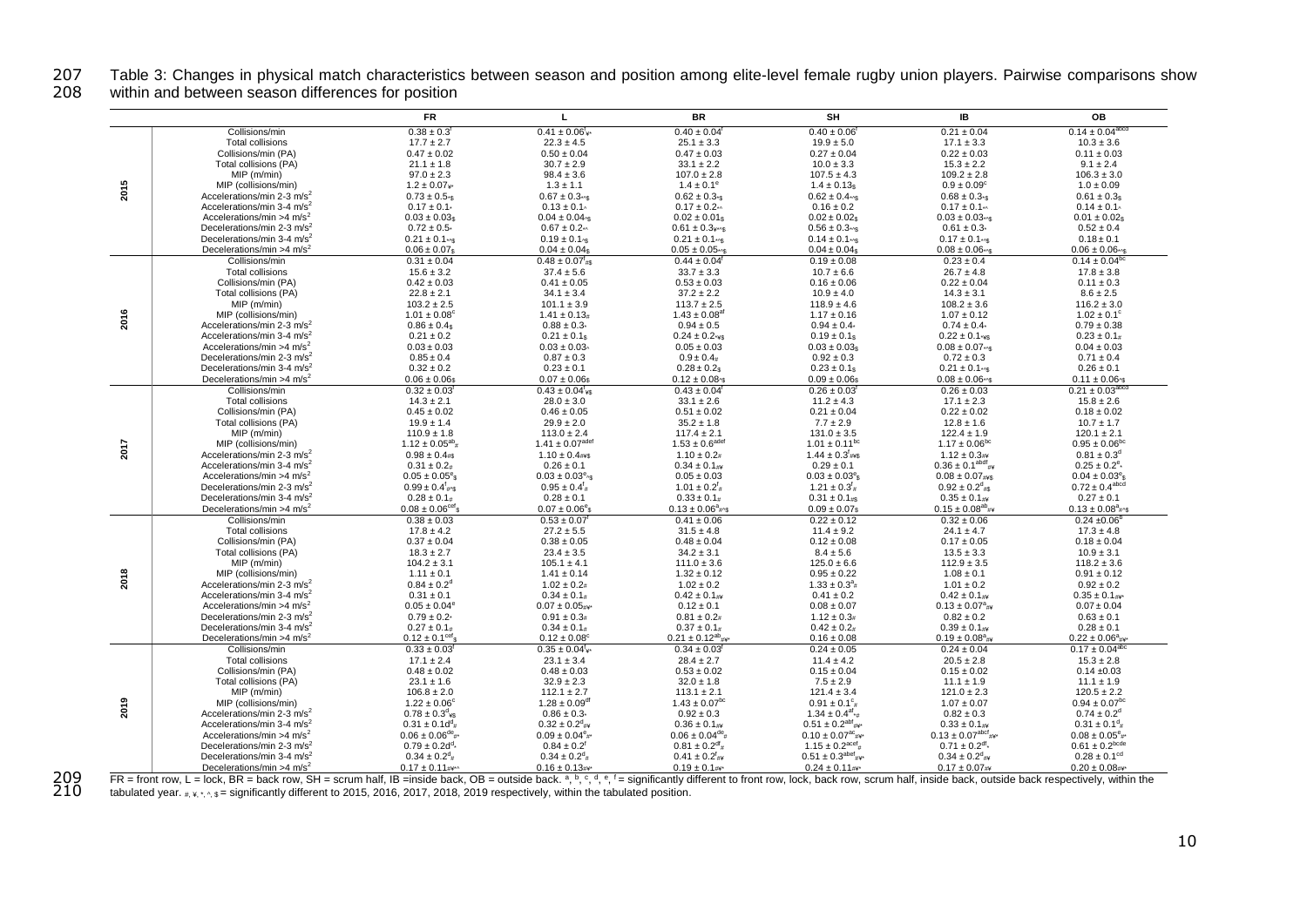#### 211 **Discussion**

212 The current study is the first to report physical match characteristics of female rugby players 213 from an international team ranked in the top 2 nations between 2015-2019. This is also the 214 first study to demonstrate an increase in average running demands, sprints and high-intensity 215 accelerating and decelerating, among female rugby union players across a five-year period, 216 spanning the transition from amateur to professional status. Furthermore, we provide evidence 217 that match-running demands and collisions of this high-ranking international team are affected 218 by their field position and the quality of their playing opposition.

219

220 The average speed reported in the current study (65.9 m/min) was similar to that reported in 221 female rugby (68.3 m/min)<sup>29</sup> and comparable to the lower values found in male rugby,<sup>4,7</sup> yet 222 below the highest reported therein  $(-81 \text{ m/min})$ <sup>1, 19</sup> Despite this parity with previous female 223 reports,<sup>29</sup> the same study found that  $\sim$  1.2% of total distance was spent at high speeds (>5.5 224 m/s) and sprint frequency was reported as 0.02/min and 0.1/min (for forwards and backs, 225 respectively). This was markedly lower than the 2.7 % high-speed running and sprint frequency 226 of 0.18 /min and 0.54 /min reported in the current study. We also show slightly higher average 227 speed during MIP in the same season  $(115.8 \pm 13.5 \text{ vs. } 111.4 \pm 10.4 \text{ m/min})$ , than those 228 reported by Sheppy et al. (2019) using a similar duration of rolling epochs. However, during 229 2017 World Cup Year, the average speed during MIP in the current team (118.4  $\pm$  12.9 m/min) 230 was higher, particularly when playing top 5 opposition (120.5  $\pm$  12.8 m/min). Although factors 231 such as team playing style, sample size differences, and the elapsed time between these 232 reports might have affected the differences between studies, $9$  our findings suggest that 233 previous reports may not fully account for the higher range of running demands in elite-level 234 female matches.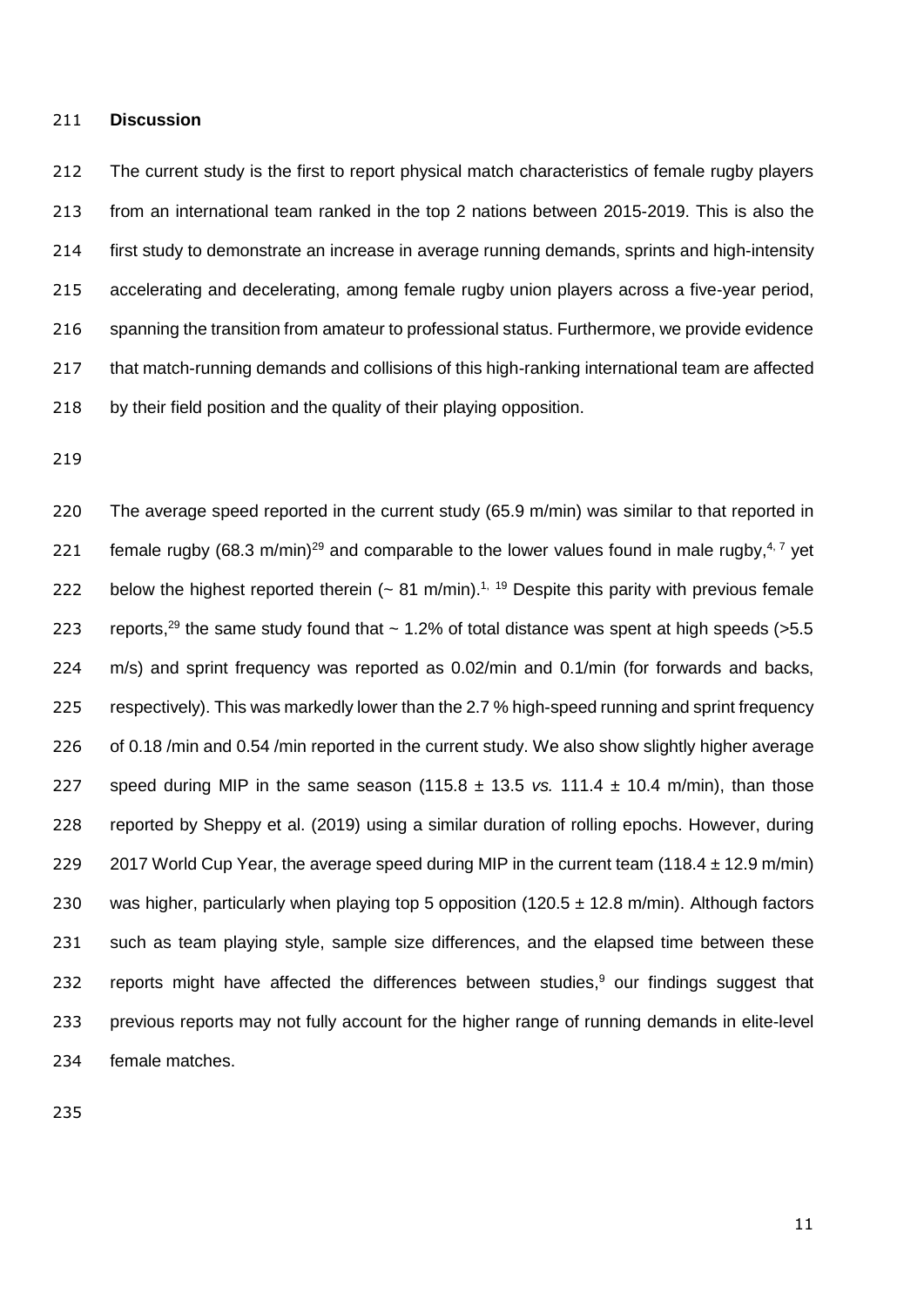Differences in physical match characteristics between forwards and backs have been reported 237 in bottom 5 ranked international female teams,  $28, 29$  and we confirm this for top 5 ranked teams. Our findings also agree with those of Sheppy et al. (2019), in that FR covered the least total distance in matches but are similar to SH. Front row and SH typically played fewer minutes 240 (53  $\pm$  26 min and 54  $\pm$  28 min, respectively) than other positions, indicating that typical substitution strategies, rather than lower average match demands, account for this pattern. Front row and L had the lowest average running outputs, particularly in higher speed zones, while backrow players were generally comparable with IB but performed less high-speed efforts, and SH run at the highest average speed. Scrum-halves produced the greatest and 245 OB the least number of average accelerations and decelerations 2-3 m/s<sup>2</sup> (1.2  $\pm$  0.5 and 0.8  $\pm$ 246 0.5, respectively). These findings may reflect the constant running demand of SH at moderate 247 intensities and frequent match involvements, $<sup>8</sup>$  and the relatively low running activity of OB in</sup>  $2-3$  m/s running zones.<sup>29</sup> Average speed during MIP was similar to those of Sheppy et al. (2019) for forwards but higher for backs during similar duration match segments in the same season. Although these differences may be due to the slightly lower epoch in our study (3 min *vs.* 2 min 45 s), we speculate that greater technical skill and physical ability amongst our elite- level cohort could have caused these observations. Whilst our data also agree with reports 253 that FR have the lowest average speed during MIP, <sup>24</sup> we found no differences between L and FR during similar duration segments. This is a discrepancy that we speculate is a result of the higher-level front five forwards in our cohort being specialised for their critical role in intensive 256 collisions and static exertion.<sup>14, 23, 27</sup>

 For the first time, we report collision outputs during International female rugby. For micro- technologically-derived collisions, we show similar demand between forward positions. 260 Outside backs were lower than all forward positions, IB were lower than L and BR, and SH 261 were lower than only L. These findings contrast reports utilising the same technology, which show greater average collision demand for forwards positions compared to backs in an elite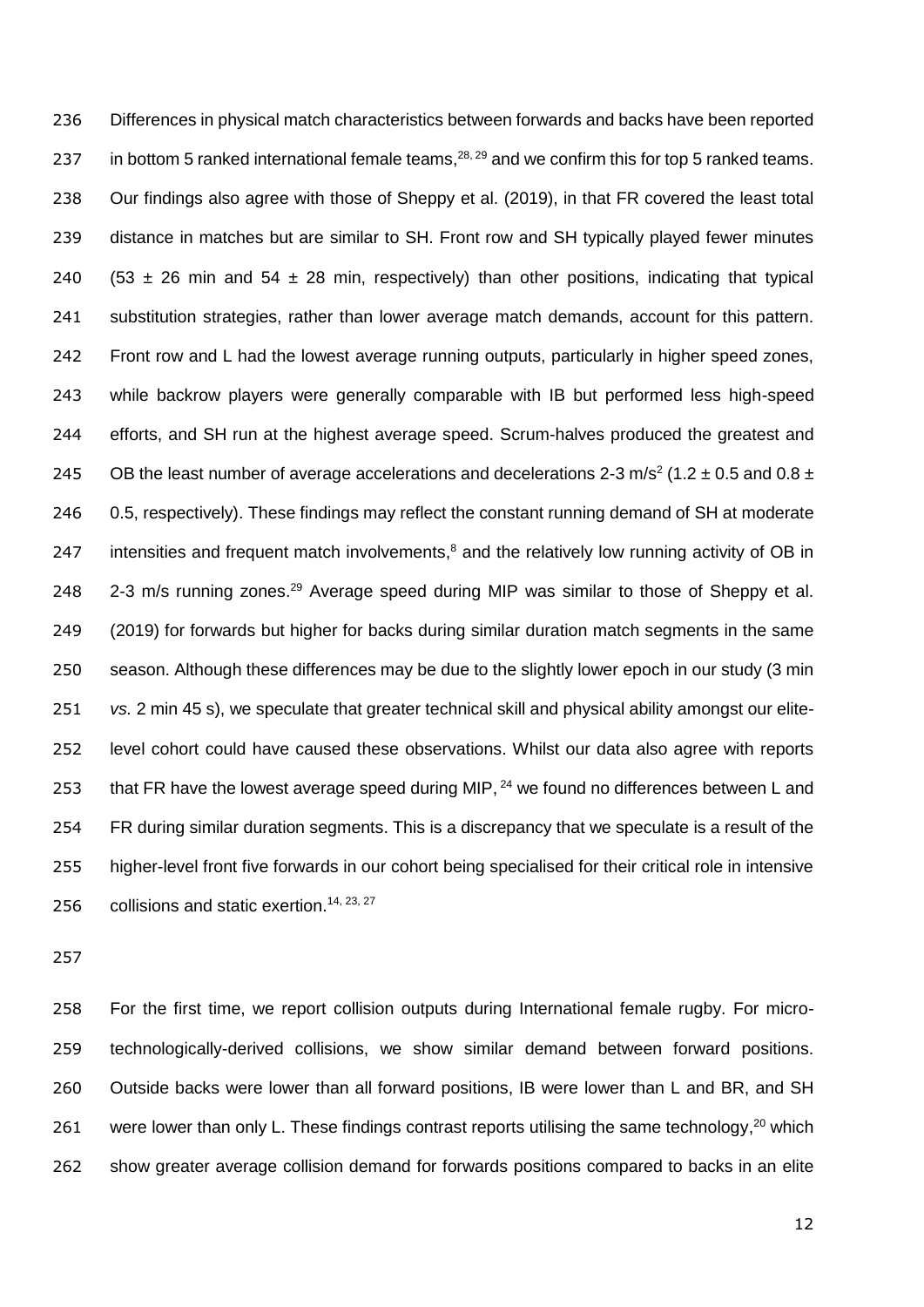male cohort, with half-backs also lower than centres. Average collision values by position were 264 similar, albeit slightly lower than previous reports,<sup>20</sup> but the demand for SH was higher (0.25  $\pm$ 265 0.2 and  $0.18 \pm 0.1$  collisions/min, respectively). Collisions/min (PA) were similar among SH and other backline positions, which is also not in agreement with studies in male rugby, where 267 centres were found to be higher than SH. $^{24, 26}$  This might be a by-product of the more 'open 268 and continuous' style of play associated with the female game,<sup>15</sup> demanding greater tackling frequency among SH. However, position by season interactions showed average collisions during MIP to diminish among SH between 2015 and 2019. We therefore acknowledge that 271 although the collision demands of SH appear higher in female rugby, this may be changing to align more closely with the corresponding demand of SH in male rugby. Average collisions 273 during MIP were higher than those reported in a professional male cohort  $^{24}$  (range 0.97  $\pm$  0.3 274 to 1.46  $\pm$  0.5 and mean 0.3 to 0.9, respectively), and albeit with different analytical methods (microtechnological *vs.* performance analysis derived, respectively). This may have important implications for specific training methods and safety interventions amongst female rugby 277 players, given the increasing awareness of head injury management in rugby union.<sup>7</sup>

 Analysis by season showed that sprints/min, average speed, average distance at 3-5 m/s, 280 accelerations and decelerations  $2-3$  m/s<sup>2</sup>/min and average speed during MIP were lowest in 2015, peaked during the 2017 World Cup year and declined in 2019. The current team, and many other higher ranked nations, were professional or trained more regularly during 2017 compared to previous years, thereafter losing their professional status in 2018 and regaining it in 2019. This may account for the observed pattern, assuming professional status facilitated 285 developments in physical fitness and skill of players.<sup>12, 25</sup> The current data support this notion, as average speed during MIP was greater against top 5 opposition in 2017 compared to all other years. However, when playing bottom 5 opposition, MIP m/min was only higher in 2017 compared to 2015, suggesting that the match demands against top 5 teams increased in 2017. However, the 2019 decline in average running values was mirrored only by corresponding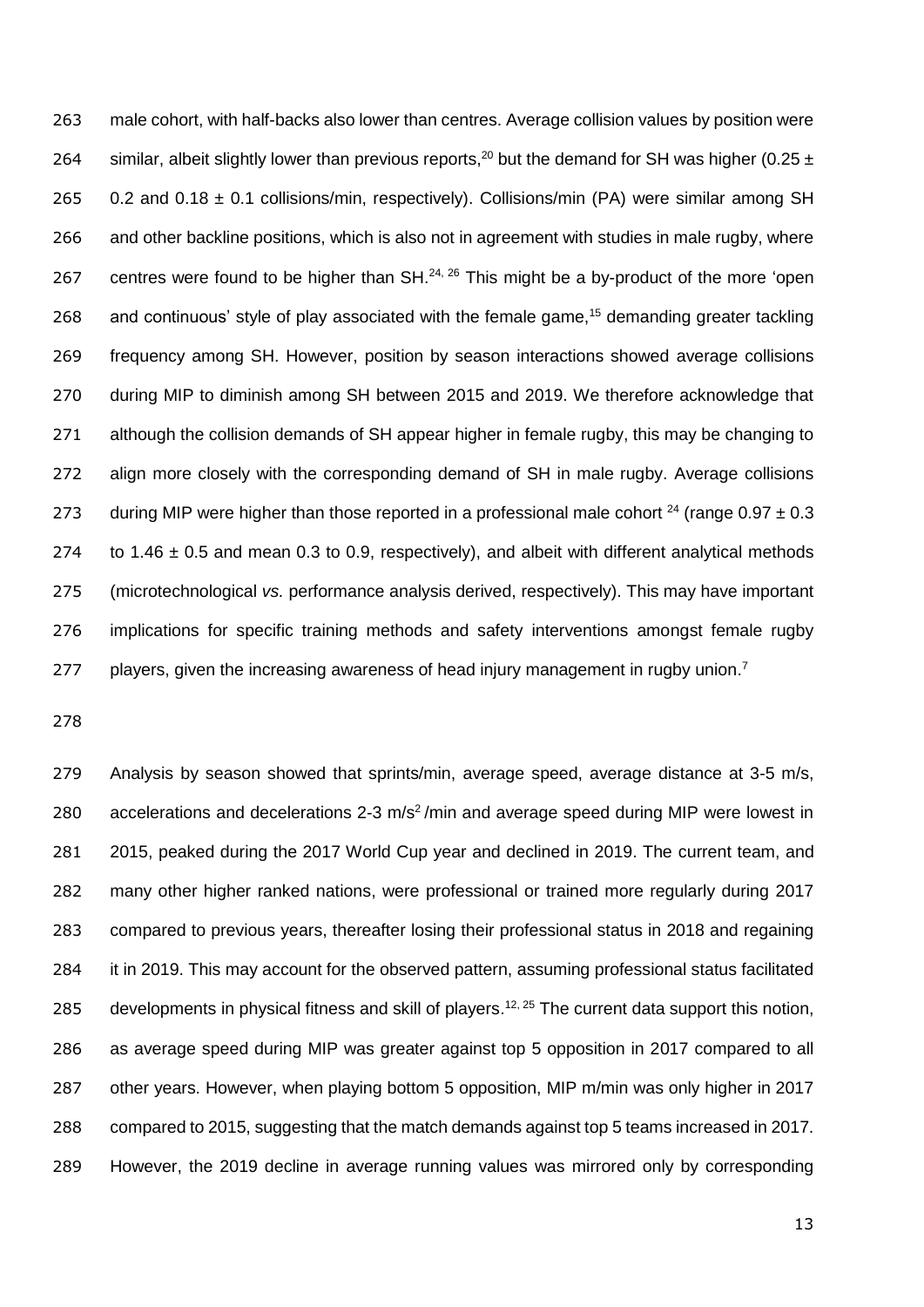absolute values for sprints amongst the backs and average speed during MIP, whilst other 291 variables plateaued after 2017. Lower total sprint demands of IB and OB, therefore, most likely accounts for the overall decline in average running output, and suggests these positions were utilised frequently to deliver a more intermittent, high-intensity game format during 2017. Indeed, intensive running is a typical differentiation between higher and lower levels in male 295 rugby<sup>1, 13, 24</sup> and is, therefore, consistent with a more effective playing style. In contrast, 296 however, we show acceleration and deceleration frequency in 3-4 m/s<sup>2</sup> and  $>4$  m/s<sup>2</sup> zones to increase between 2017 and 2018 and plateau in 2019, suggesting that the intensity of movement over short distances has increased in the latter seasons. Increasing endurance 299 fitness levels across time could have led to more frequent high-intensity efforts<sup>13</sup>, which is a 300 favourable characteristic of successful teams in other rugby codes and could possibly explain this trend in our elite cohort.

 In matches against top 5 opposition, average collisions were higher, but average speed was higher in matches against bottom 5 opposition. Both findings agree with evidence from other 305 rugby codes<sup>17, 23</sup> and are, presumably, due to more clean breaks and tries when playing poorer 306 teams, as well as more effective defences when playing better teams.  $3,13, 15$  However, in contrast, our finding that average speed during MIP, was higher against top 5 opposition in 2017, despite the higher collisions, demonstrates the capacity to maintain an expansive 309 running game, irrespective of the negative effect of collisions on running.<sup>17, 22</sup> Thus, coaches should be aware of the need for players to endure similar or higher running intensities during the most demanding match scenarios, whilst tolerating the same frequency of collisions.

 In most cases, the magnitude of difference in physical match characteristics found during pairwise comparisons of position, season or opposition strength was greater than the pooled match-match variability. However, for variables such as collisions and average speed during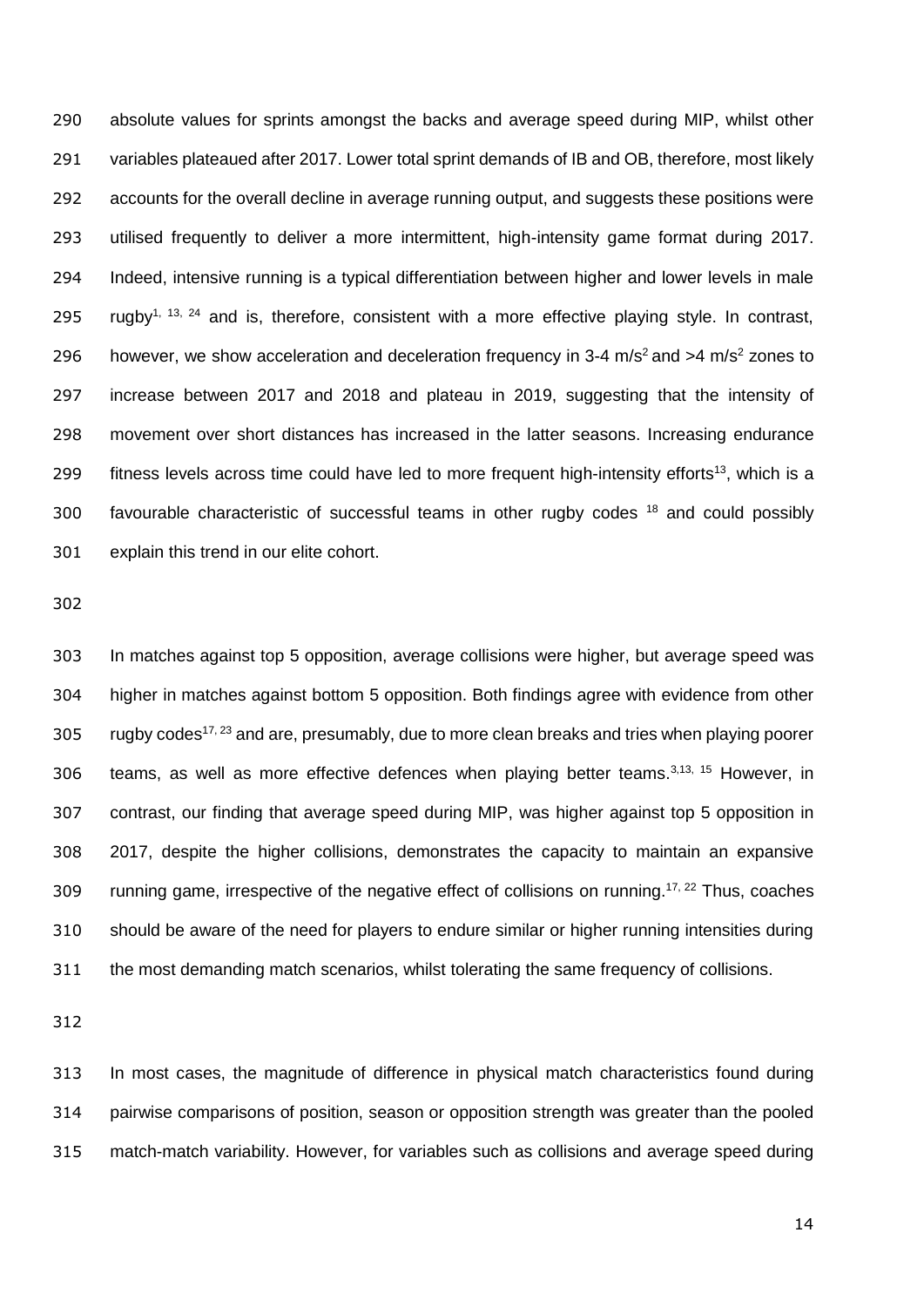MIP, the magnitude of change was lower and often less than the typical between-match variation, thus reducing the certainty of the finding. The higher variation in collisions and MIP average speed could be explained by the changing playing style of the opponents and reactive tactical variation of the current team. Indeed, playing styles have been shown to influence 320 match running and contact demands.<sup>18</sup> Our interpretation is that variables, such as collisions and average MIP speed, are less predictable and can range in their magnitude, irrespective of player's position or opponents, and have been this way for five seasons. Therefore, players should be physically and tactically prepared to react to these more variable demands of international rugby. Finally, it is a possible limitation that the current analysis included only one 325 team.<sup>9</sup> Extrapolating the current findings to the wider elite-level female rugby population should be viewed with some caution, as changes may have been specific to one team and their tactical preferences.

## **Conclusion**

 In conclusion, we provide evidence of a general increase in match demands across the study period, with most physical match characteristics lowest in the two earliest years of the study, prior to professionalization of the sport. Average running demands generally peaked during the 2017 World cup year, and were underpinned by increases in sprinting efforts among IB and OB, as well as greater running demands during maximum intensity periods when competing against top 5 opposition. Therefore, matches played in the most competitive year of women's rugby, against the most competitive teams, generally demanded the greatest peak physical match activities. During briefer match periods, the SH position had the greatest relative high-speed and sprinting demands, which were maintained alongside high relative collision counts. Thus, these data characterise the particular physical and tactical requirements of players in the SH position, and their potential importance during the most competitive matches. Players in the forward positions performed a high frequency of collisions in matches, which was generally equivalent to that reported in the rugby literature but, importantly among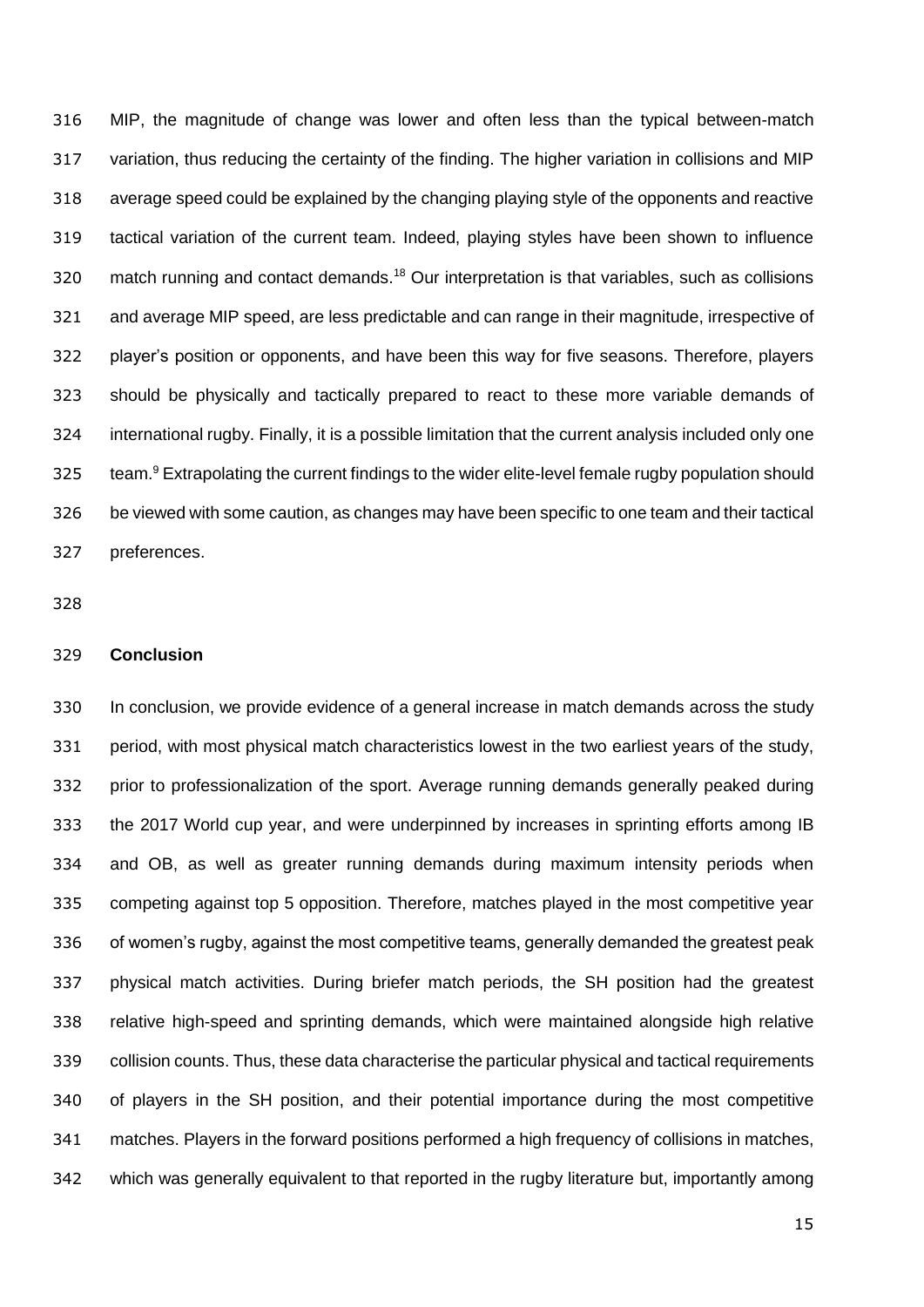the highest recorded in the literature during the MIPs of any rugby matches. The increases in high-intensity accelerations and decelerations in the latter years of the current study, alongside the maintenance of average running demands and collision counts, is consistent with the previously reported continuous and 'open' playing style of female rugby, which could place different demands on these elite players, particularly among positions that require frequent ball involvement for tactical purposes. Our findings suggest that training methods designed for elite-level female rugby players should account for the full variation in physical match characteristics highlighted in this study, with focus on preparing players for high-speed demands, frequent acceleration, deceleration and collision events to support the chosen playing style. In preparation for lower-ranking teams, high running demands should be expected but, in the most competitive matches, coaches should anticipate the greatest peak in these physical demands.

### **Practical Implications**

357 • Practitioners working with elite-level female players should develop physical capabilities which underpin intermittent high-speed running, acceleration and deceleration capacity, particularly among backline players.

360 • Training strategies based on maximum intensity periods in matches should be aligned to collision and running demands against high ranked teams, but average running speed in training should be aligned to demands against lower ranked opposition.

 Collision demand during maximum intensity periods may be higher in female rugby and, therefore, could represent a greater risk of contact injury than in the male game, which should be considered in physical and technical preparations.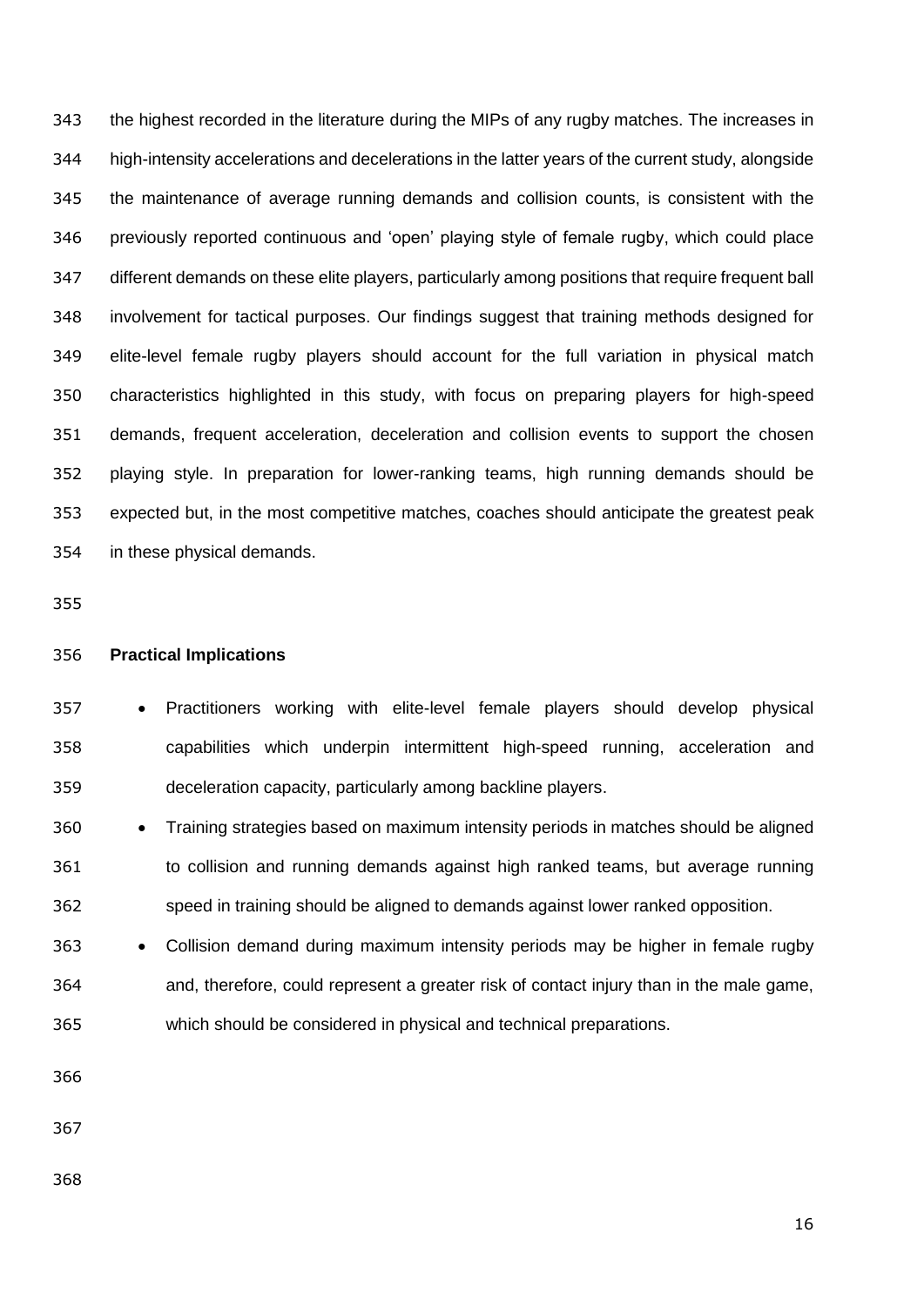| 369 | <b>Acknowledgements</b>                                                                            |
|-----|----------------------------------------------------------------------------------------------------|
| 370 | The author would like to thank the Rugby Football Union for cooperating in data collection and     |
| 371 | supporting the study, and the English Institute of Sport for providing financial research support. |
| 372 |                                                                                                    |
| 373 |                                                                                                    |
| 374 |                                                                                                    |
| 375 |                                                                                                    |
| 376 |                                                                                                    |
| 377 |                                                                                                    |
| 378 |                                                                                                    |
| 379 |                                                                                                    |
| 380 |                                                                                                    |
| 381 |                                                                                                    |
| 382 |                                                                                                    |
| 383 |                                                                                                    |
| 384 |                                                                                                    |
| 385 |                                                                                                    |
| 386 |                                                                                                    |
| 387 |                                                                                                    |
| 388 |                                                                                                    |
| 389 |                                                                                                    |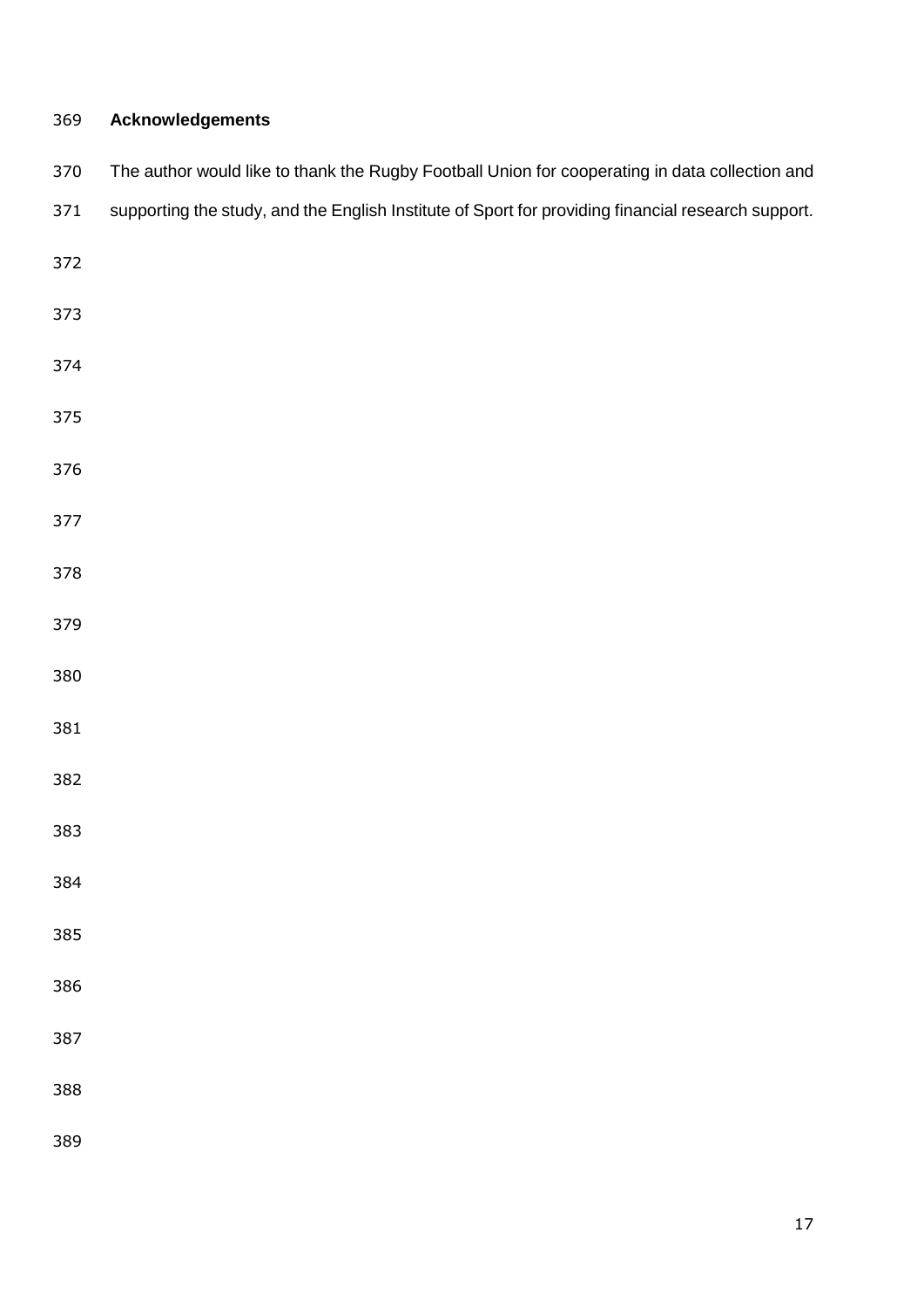## **References**

| 391 | 1. | Beard, A, Chambers, R, Millet, GP, Brocherie F. Comparison of Game Movement              |
|-----|----|------------------------------------------------------------------------------------------|
| 392 |    | Positional Profiles Between Professional Club and Senior International Rugby Union       |
| 393 |    | Players. Int J Sports Med. 2019; 40: 385-389                                             |
| 394 | 2. | Beato, M, Keijzer, K. The inter-unit and inter-model reliability of GNSS STATsports      |
| 395 |    | Apex and Viper Units in measuring peak speed over 5, 10, 20 and 30m. Biology of          |
| 396 |    | Sport 2019; 36(4): 317-321                                                               |
| 397 | 3. | Bennett, M, Bezodis, N, Shearer, DA, Locke, D, Kilduff, LP. Descriptive conversion of    |
| 398 |    | performance indicators in rugby union. J Sci Med Sport. 2019; 22: 330-334                |
| 399 | 4. | Cahill, N, Lamb, K, Worsfold, P, Headey, R, Murray, S. The movement characteristics      |
| 400 |    | of English Premiership rugby union players. J Sports Sci. 2013; 31: 229-37               |
| 401 | 5. | Cross, MJ, Tucker, R, Raftery, M. Tackling concussion in professional rugby union: a     |
| 402 |    | case-control study of tackle-based risk factors and recommendations for primary          |
| 403 |    | prevention. British Journal of Sports Medicine 2019; 53: 1021-1025                       |
| 404 | 6. | Cummins C, Melinz J, King D, et al. Call to action: a collaborative framework to better  |
| 405 |    | support female rugby league players British Journal of Sports Medicine 2020; 54: 501-    |
| 406 |    | 502.                                                                                     |
| 407 | 7. | Cunningham, DJ, Shearer, DA, Drawer, S, et al. Movement demands of elite under-          |
| 408 |    | 20s and senior international rugby union players. 2016; PLoS One 11                      |
| 409 | 8. | Delaney, JA, Thornton, HR, Pryor, et al. Peak running intensity of international rugby:  |
| 410 |    | Implications for training prescription. Int J Sports Physiol Perform 2012; 12: 1039-1045 |
| 411 | 9. | Dalton-Barron. N, Whitehead. S, Roe. G, Cummins. C, Beggs. C, Jones. B. Time to          |
| 412 |    | embrace the complexity when analysisng GPS data? A systematic review of                  |
| 413 |    | contextual factors on match running in rugby league. J Sport Sci 2020; 38(10): 1161-     |
| 414 |    | 1180.                                                                                    |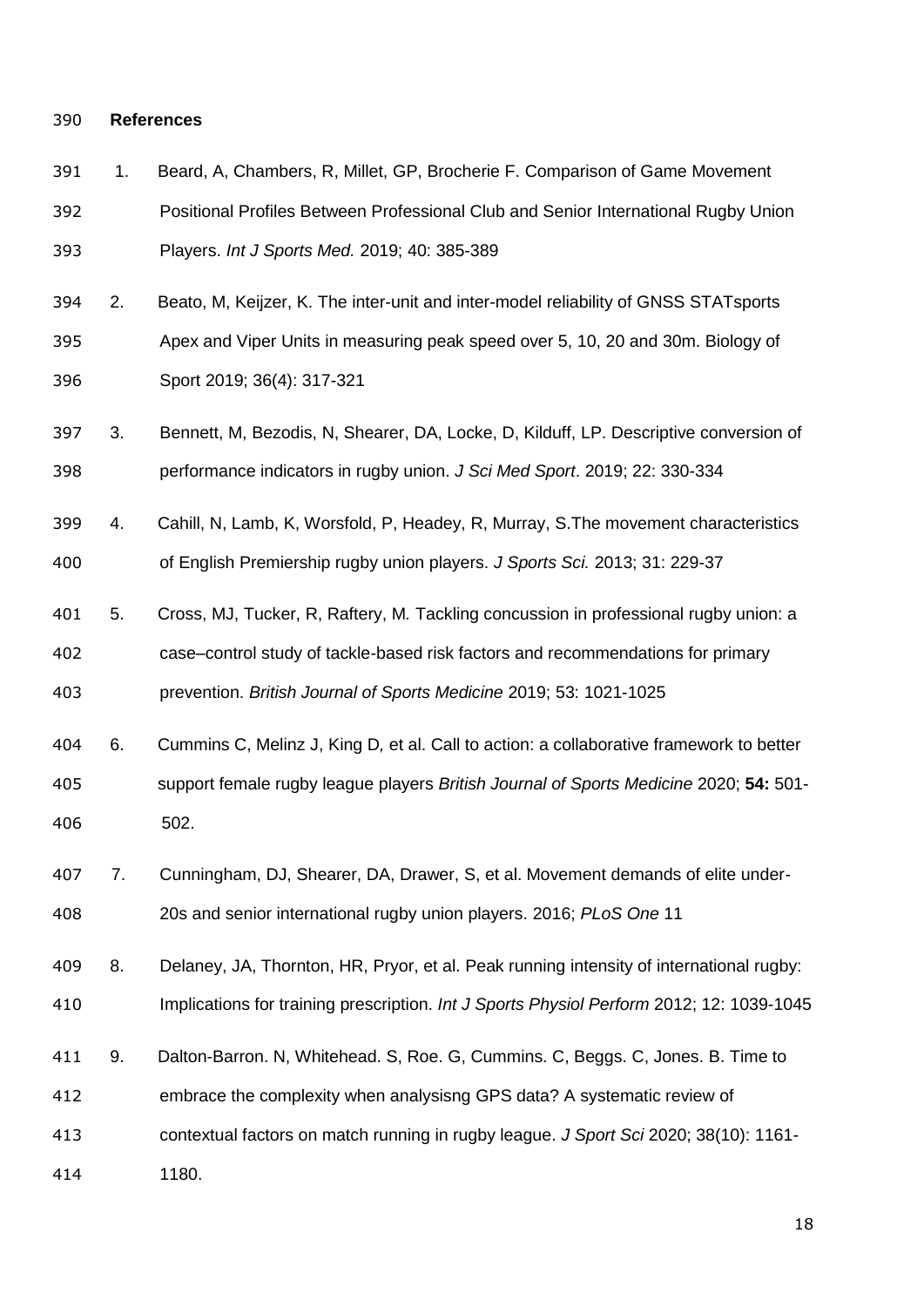- 10. Duthie, G, Pyne, D, Hooper, S. Applied Physiology and Game Analysis of Rugby Union. *Sport Med* 2003; 33: 973-991
- 11. Emmonds, S, Heyward, O, Jones, B. The Challenge of Applying and Undertaking Research in Female Sport. Sports Med - Open 2019; 51
- 419 12. Evans, S, Brewer, C, Donald Haigh, J, et al. The change in external match loads and characteristics for a newly promoted European super league team over a three season period. Sci & Med in Football. 2018; 2(4): 309-314
- 13. Gabbett, TJ, Stein, JG, Kemp, JG, Lorenzen, C. Relationship between tests of
- physical qualities and physical match performance in elite rugby league players. *J*

*Strength Cond Res* 2013; 27: 1539-1545

- 14. Hill, NE, Rilstone, S, Stacey, MJ, et al. Changes in northern hemisphere male
- international rugby union players' body mass and height between 1955 and 2015. *BMJ Open Sport Exerc Med* 2018; 4: 1-8
- 15. Hughes, A, Barnes, A, Churchill, SM, Stone, JA. Performance indicators that
- discriminate winning and losing in elite men's and women's rugby union. *Int J Perform Anal Sport* 2017; 17: 534-544
- 16. Johnston, RD, Weaving, D, Hulin, BT, et al. Peak movement and collision demands of professional rugby league competition. *J Sports Sci* 2019; 37: 2144-2151
- 17. Kempton, T, Coutts, AJ. Factors affecting exercise intensity in professional rugby league match-play. *J Sci Med Sport* 2016; 19: 504-508
- 18. Kempton. T, Sirotic. A, Coutts. A. A comparison of physical and technical performance profiles between successful and less-successful professional rugby league teams. *Int J Sport Physiol Perform* 2017; 12: 520-526
- 19. Lindsay, A, Draper, N, Lewis, J, Gieseg, SP, Gill, N. Positional demands Of
- professional rugby. *Eur J Sport Sci* 2015; 15: 480-487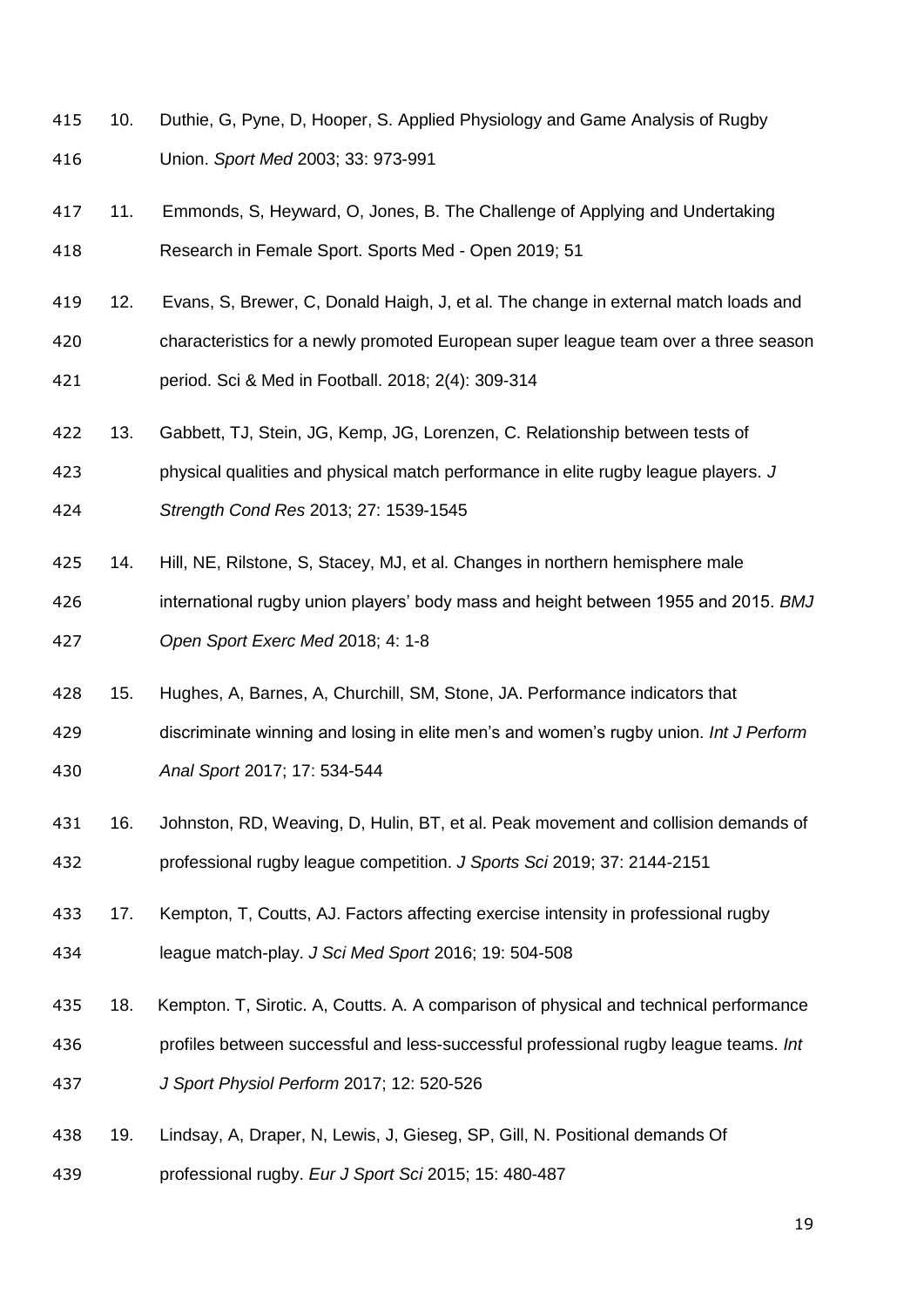- 20. MacLeod, SJ, Hagan, C, Egaña, M, Davis, J, Drake, D. The use of microtechnology to monitor collision performance in professional Rugby Union. *Int J Sports Physiol Perform* 2018; 13: 1075-1082
- 21. McLaren, SJ, Weston, M, Smith, A, Cramb, R, Portas, MD. Variability of physical performance and player match loads in professional rugby union. *J Sci Med Sport* 2016; 19: 493-497
- 22. Morel, B, Rouffet, D. M, Bishop, D. J, Rota, S. J, & Hautier, C. A. Fatigue Induced by Repeated Maximal Efforts is Specific to the Rugby Task Performed. *Int J Sports Sci & Coaching* 2015; *10*: 11–20
- 23. Olds, T. The evolution of physique in male rugby union players in the twentieth century. *J Sports Sci* 2001; 19: 253-262
- 24. Reardon, C, Tobin, DP, Tierney, P, Delahunt, E. The worst case scenario: Locomotor and collision demands of the longest periods of gameplay in professional rugby union. *PLoS One* 2017; 12: 1-11
- 25. Ross, A, Gill, ND, Cronin, JB. A comparison of the match demands of international and provincial rugby sevens. *Int J Sports Physiol Perform* 2015; 10: 786-790
- 26. Schoeman, R, Coetzee, D, Schall, R. Positional tackle and collision rates in super rugby. *Int J Perform Anal Sport* 2015; 15: 1022-1036
- 27. Sedeaud, A, Marc, A, Schipman, J, Tafflet, M, Hager, JP, Toussaint, JF. How they won rugby World Cup through height, mass and collective experience. *Br J Sports Med* 2012; 46: 580-584
- 28. Sheppy E, Hills S, Russell M, et al.Assessing the whole-match and worst-case scenario locomotor demands of international women's rugby union match-play. *J Sci Med Sport* 2019; 19: 1440-2440
- 29. Suárez-Arrones, LJ, Portillo, LJ, González-Rave, JM, Muoz, VE, Sanchez, F. Match